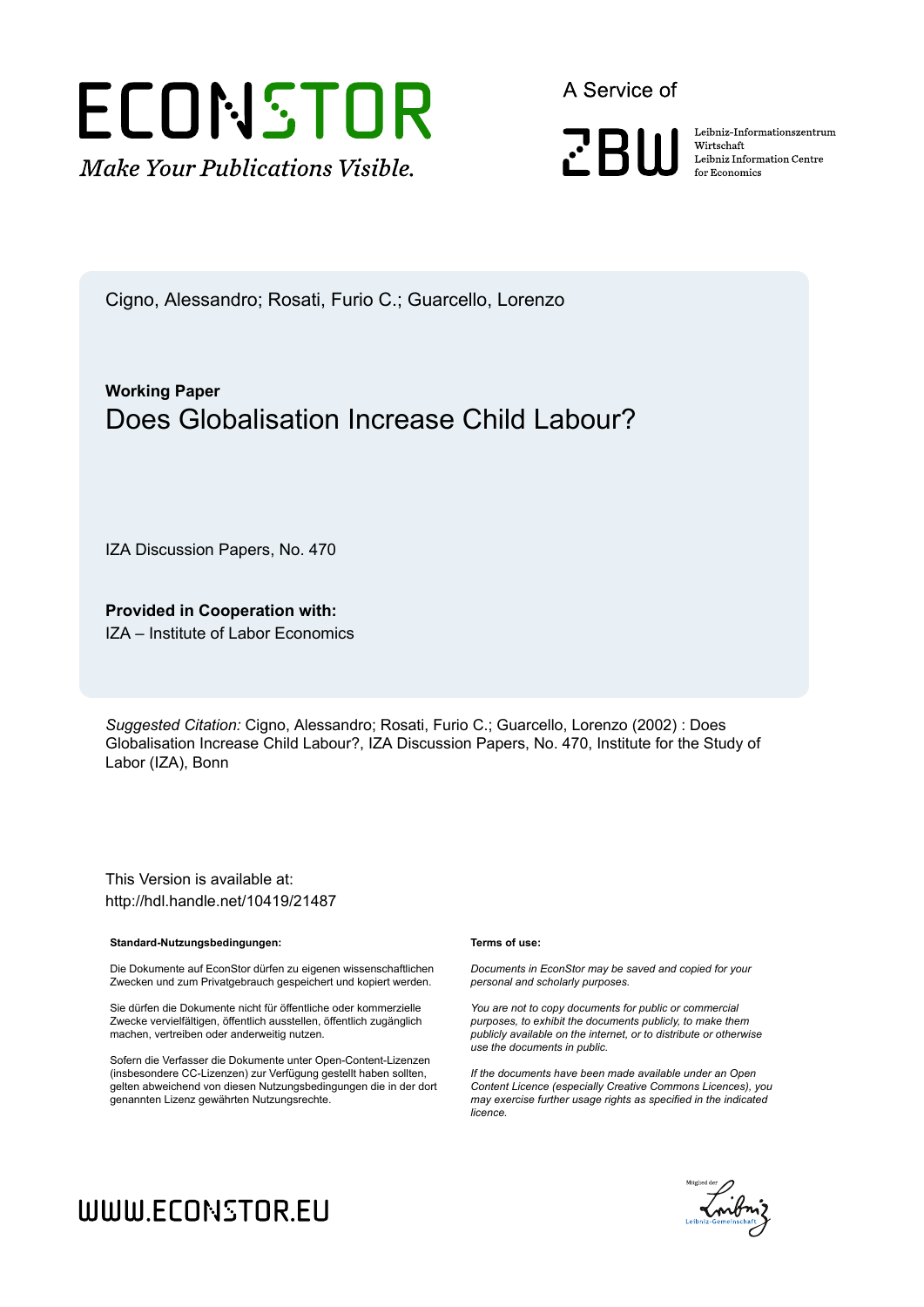IZA DP No. 470

## **Does Globalisation Increase Child Labour?**

Alessandro Cigno Furio C. Rosati Lorenzo Guarcello

April 2002

Forschungsinstitut zur Zukunft der Arbeit Institute for the Study of Labor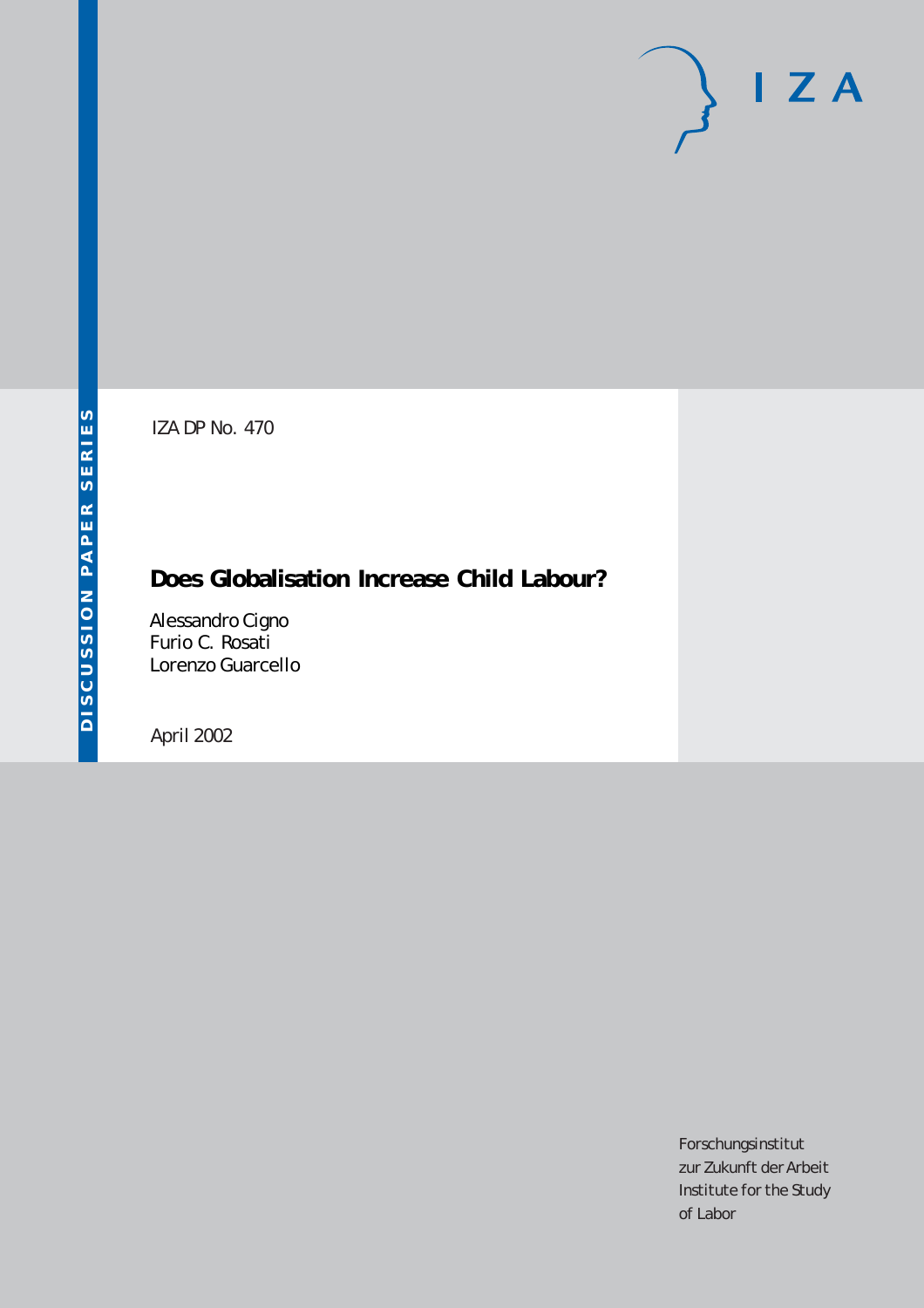# **Does Globalisation Increase Child Labour?**

### **Alessandro Cigno**

*University of Florence, CESifo, CHILD and IZA, Bonn* 

## **Furio C. Rosati**

*University of Sassari, University of Rome "Tor Vergata" and UNICEF* 

## **Lorenzo Guarcello**

*UNICEF* 

### Discussion Paper No. 470 April 2002

IZA

P.O. Box 7240 D-53072 Bonn Germany

Tel.: +49-228-3894-0 Fax: +49-228-3894-210 Email: [iza@iza.org](mailto:iza@iza.org)

This Discussion Paper is issued within the framework of IZA's research area *Internationalization of Labor Markets.* Any opinions expressed here are those of the author(s) and not those of the institute. Research disseminated by IZA may include views on policy, but the institute itself takes no institutional policy positions.

The Institute for the Study of Labor (IZA) in Bonn is a local and virtual international research center and a place of communication between science, politics and business. IZA is an independent, nonprofit limited liability company (Gesellschaft mit beschränkter Haftung) supported by the Deutsche Post AG. The center is associated with the University of Bonn and offers a stimulating research environment through its research networks, research support, and visitors and doctoral programs. IZA engages in (i) original and internationally competitive research in all fields of labor economics, (ii) development of policy concepts, and (iii) dissemination of research results and concepts to the interested public. The current research program deals with (1) mobility and flexibility of labor, (2) internationalization of labor markets, (3) welfare state and labor markets, (4) labor markets in transition countries, (5) the future of labor, (6) evaluation of labor market policies and projects and (7) general labor economics.

IZA Discussion Papers often represent preliminary work and are circulated to encourage discussion. Citation of such a paper should account for its provisional character. A revised version may be available on the IZA website ([www.iza.org](http://www.iza.org/)) or directly from the author.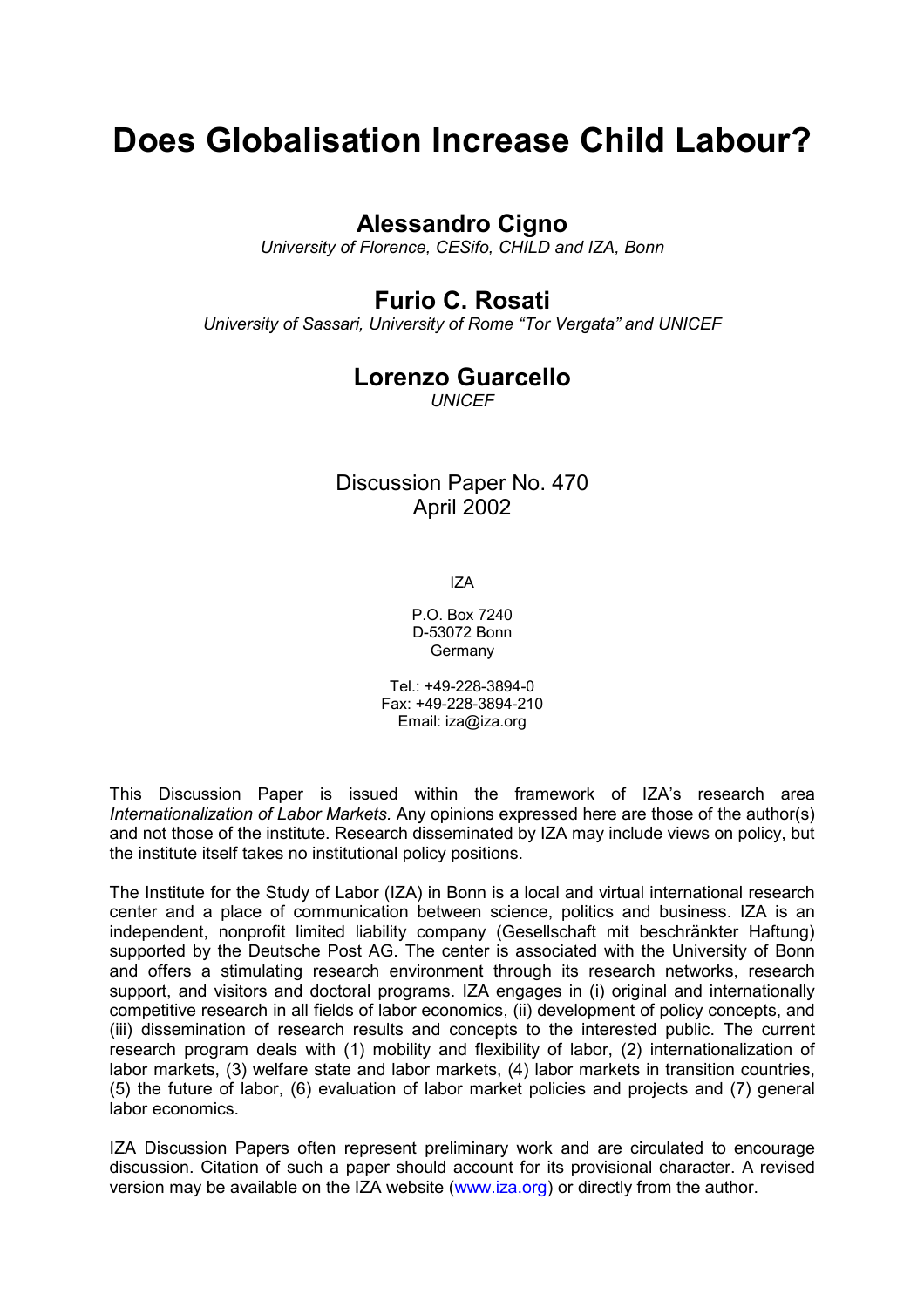IZA Discussion Paper No. 470 April 2002

## **ABSTRACT**

## **Does Globalisation Increase Child Labour?**

There is no empirical evidence that trade exposure *per* se increases child labour. As trade theory and household economics lead us to expect, the cross-country evidence seems to indicate that trade reduces or, at worst, has no significant effect on child labour. Consistently with the theory, a comparatively well educated labour force, and active social policies, appear to be conducive to a reduction in child labour. For countries with a largely uneducated workforce, the problem is not so much globalisation, as being allowed to take part in it.

JEL Classification: D13, F12, I20, J13, J24, O15

Keywords: child labour, globalisation, education, health, skill premium, trade

Alessandro Cigno Università di Firenze Dipartimento di Studi sullo Stato Via S. Caterina d'Alessandria 3 I-50129 Firenze Italy Tel.: +39 055-4622922 Fax: +39 055-472102 Email: [cigno@unifi.it](mailto:cigno@unifi.it)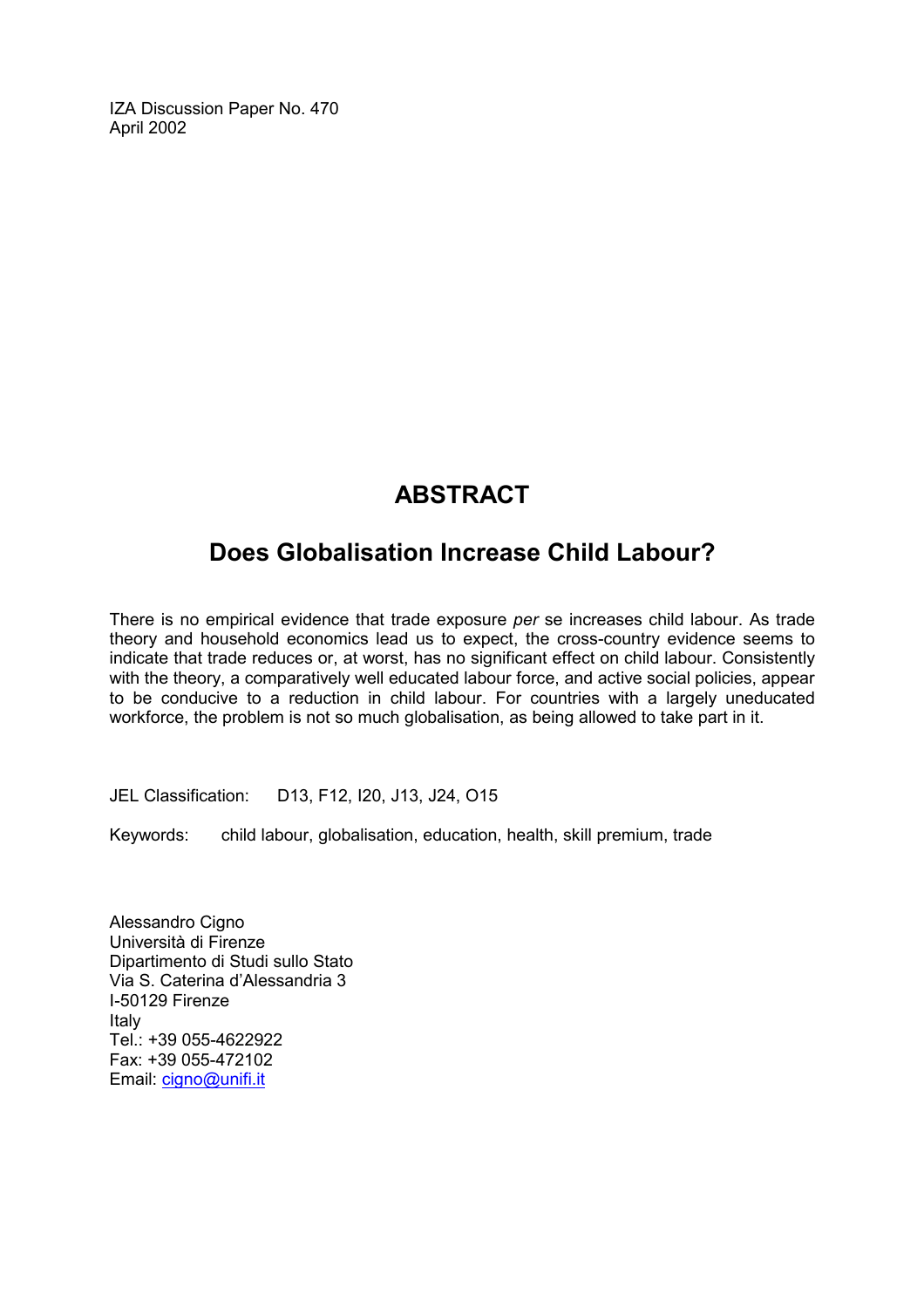#### **1. Introduction**

 $\overline{\phantom{a}}$ 

Globalisation, the process by which an increasing share of world production is traded internationally, and the productive systems of different countries become increasingly integrated, is credited with many merits and held responsible for many evils. The present paper attempts to answer the following question: given that international trade has major allocative and distributive implications, are children likely to be among the losers? More specifically, given that child labour appears to be on the increase worldwide, could this be a consequence of globalisation?

The current wave of globalisation started soon after the end of the second world war, but got in its stride in the 1980s, as rapid progress in information and transport technology compounded the effects of trade liberalisation (Krugman, 1995). To try and understand the consequences of globalisation it thus seems reasonable to look at what has happened over the last couple of decades. Much of the existing literature on the subject is concerned with the consequences of globalisation for wages and employment in the developed world (Wood, 1998). Since our concern is child labour, and child labour is concentrated mainly in the developing world,<sup>2</sup> we shall focus on developing countries.

A useful source of cross-country information on child labour and international trade are the World Bank's *Development Indicators*. Another valuable source of information on trade openness is Sachs and Warner (1995), which classifies a country as "open" if free from a number of obstacles to trade, from non-tariff barriers to state monopoly on major exports. Combining these two sources of information, we assembled a set of relevant data on all developing countries for the relevant years available, namely 1980, 1990, 1995 and 1998.

The measure of child labour that figures in the *Development Indicators* is the participation rate of persons aged 10 to 14. That is an important indicator of early involvement in work activities, but presents two lacunae. The first is that, by excluding children younger than 10, it leaves out a large, arguably the most worrisome, part of the phenomenon in question. A substantial number of children in that age group is working either part or full time. According to the 1999 National

 $2^2$  Though not on a comparable scale, child labour is becoming a problem also in developed countries. There, however, it is largely connected with clandestine immigration. One way or another, the main source of child workers is thus the developing world.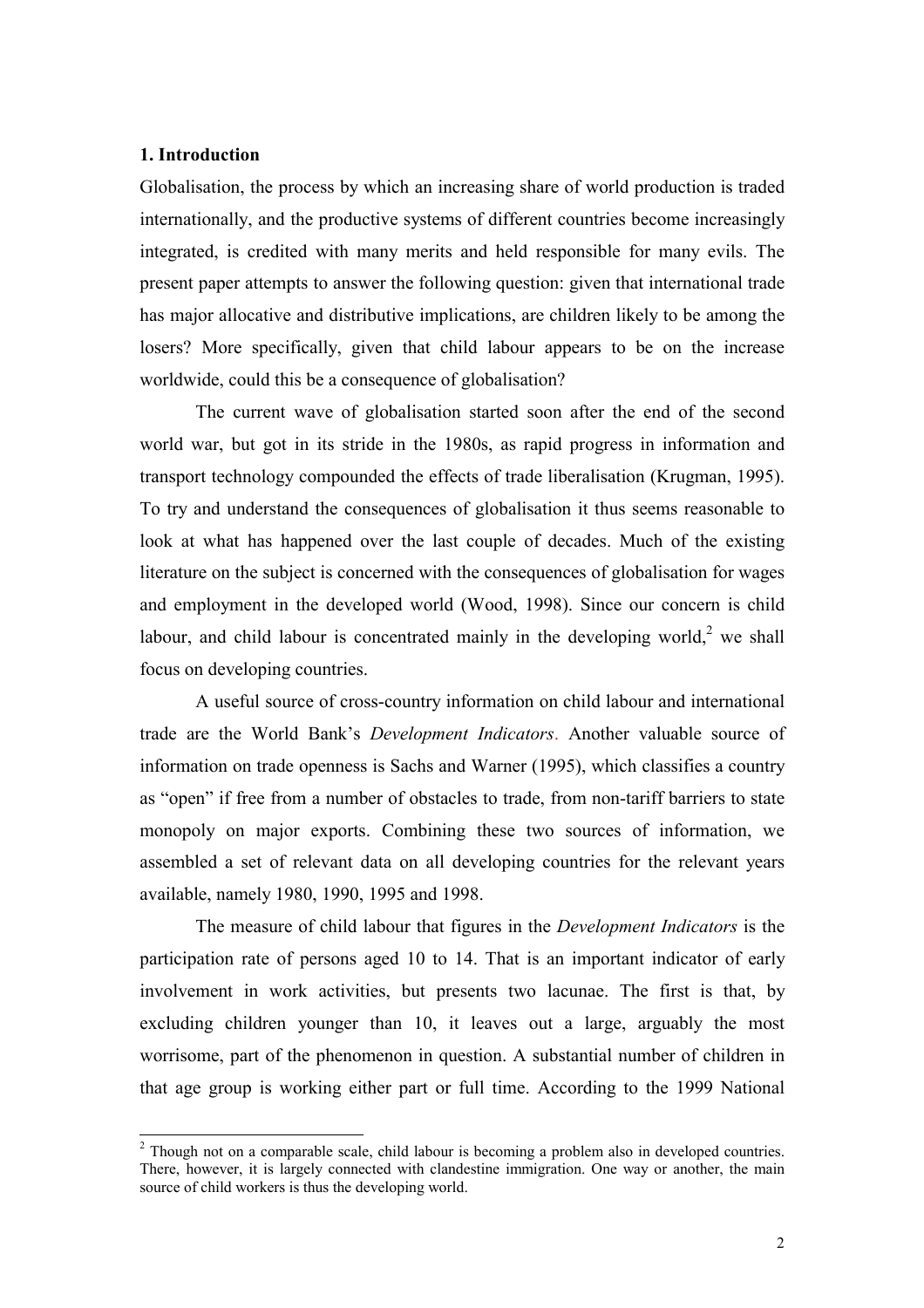Council of Applied Economic Research survey of rural Indian households, for example, around 10 percent of children aged 6 to 10 were reported by their parents as working in one way or another.<sup>3</sup> The second lacuna is that this measure of child labour does not include children working within the household, and does not account for children engaged in unofficial, especially if illegal, work activities. We know from other sources, however, that children are extensively engaged in domestic activities, and that many children reportedly doing nothing could be actually working. For example, in the already mentioned Indian survey, the place where children are most commonly reported to be working is the household. In the same survey, as much as a quarter of children between the ages of 6 and 14 is reported as neither working nor attending school, but there are reasons to suspect that a sizeable proportion of them works (Cigno and Rosati, 2002).

As an alternative to this measure of child labour, we shall use also the primary school non-attendance rate (the complement to unity of the primary school net enrolment rate reported in the *Development Indicators*). The shortcoming of this alternative measure is that a child not attending school is not necessarily working. On the other hand, however, children not reporting for school are more difficult to monitor, and thus more at risk of exposure to the worst forms of abuse - from hazardous or very hard work, to soldiering and prostitution - than children regularly available for inspection by the school authorities (Cigno, Rosati and Tzannatos, 2002). Therefore, the non-attendance rate is not only a correlate of child labour at very young ages, but also a valuable danger signal. The 10-14 labour participation rate and the primary school non-attendance rate are positively correlated with each other across countries and years of observation, but the coefficient of correlation is much less than unity.

 $\overline{\phantom{a}}$ 

<sup>&</sup>lt;sup>3</sup> Detailed information for about 40 countries can be found at www.ucw-project.org.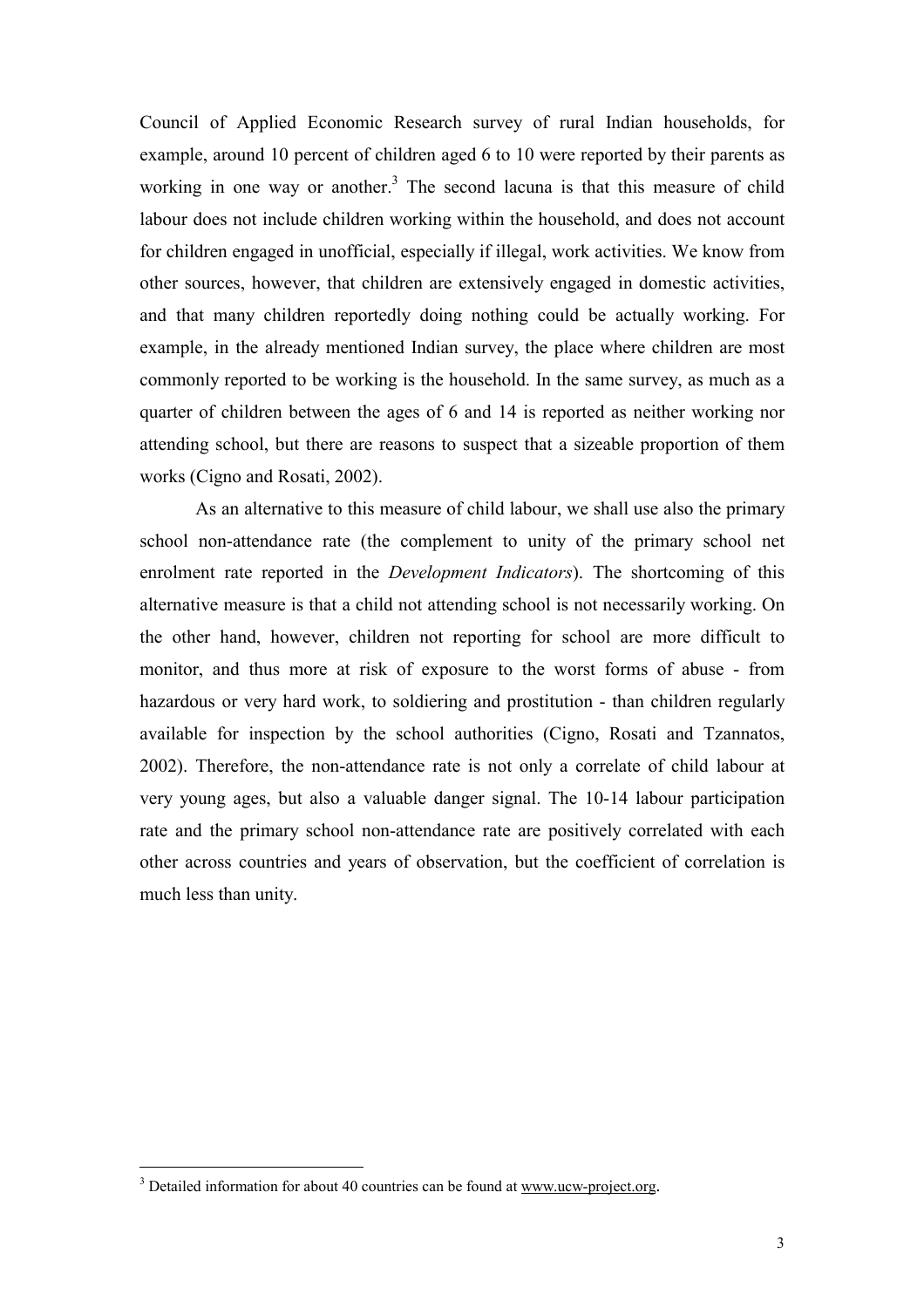**Figure 1.Correlation between Child Labour and Trade** 



Figures 1 and 2 show that both measures of child labour are *negatively* correlated with trade openness as conventionally measured (imports plus exports, divided by GDP). The interpolating line is shown just as a guide to the eye, and should not be interpreted as a causal relationship. It is interesting to note, however, that the dispersion around this interpolating line tends to *decrease* as trade increases. In other words, countries with little international exposure differ more widely with regard to child labour than countries well integrated in the global economy. Those with trade up to 20 percent of GDP, for example, have labour participation rates for 10-14 year olds ranging from little over zero to more than 55 percent, and primary school non-attendance rates ranging between zero and 80 percent. By contrast, in countries with trade equal to more than 40 percent of GDP, both measures of child labour range between little over zero and little over a quarter of the relevant age group.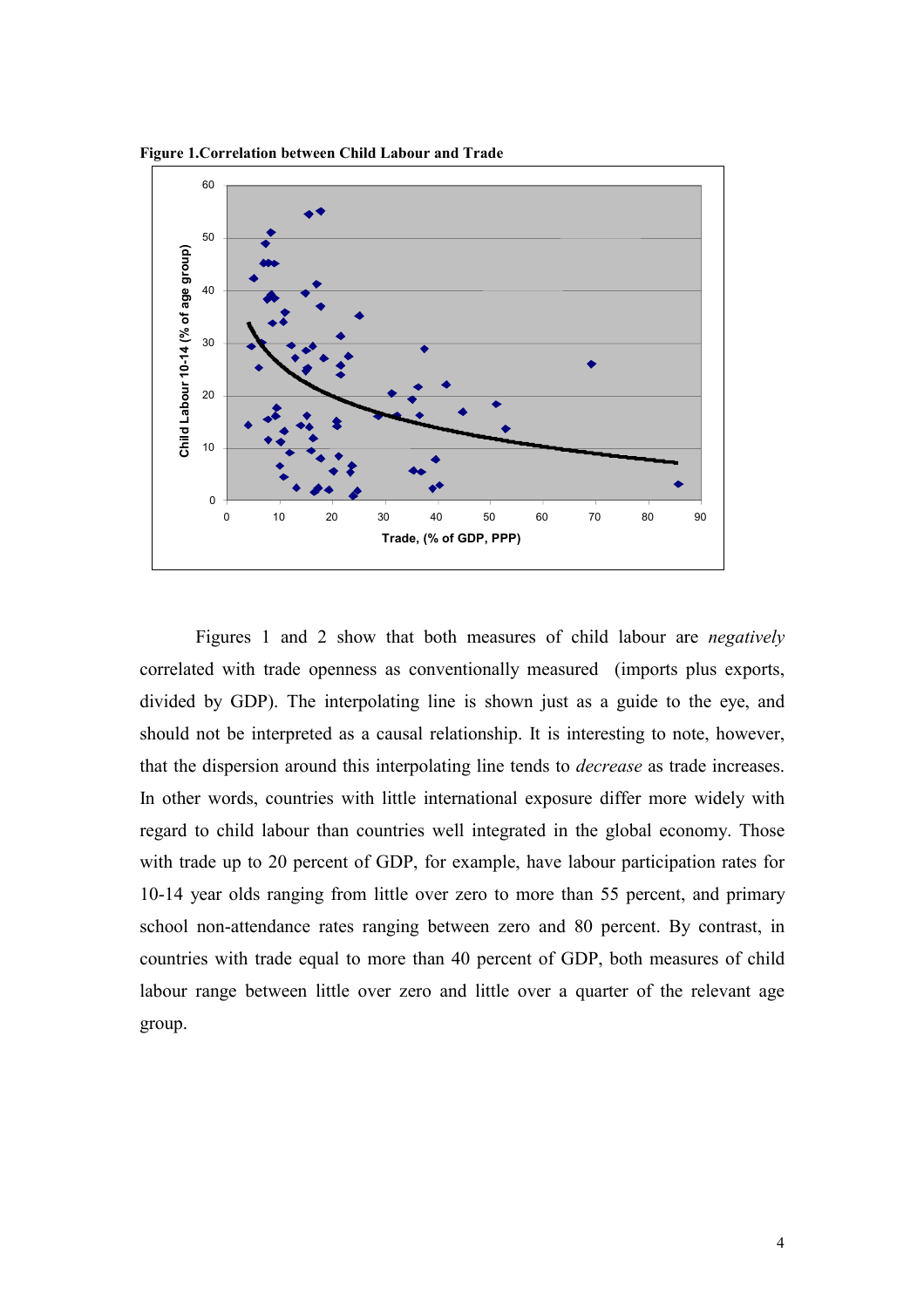

**Figure 2. Correlation between Primary School Non –Attendance rate and Trade** 

The finding that trade makes countries more alike is hardly surprising. The finding that trading countries tend to have less child labour than autarchic ones is less obvious. Let us see what economic theory has to say on the matter.

#### **2. Household decisions**

The first thing to be kept in mind is that children do not normally *choose* to work. Most have that decision taken for them, mainly by their parents. Even in the case of a child who was expelled or run away from home, the reasons for his or her predicament can be traced back to parental actions.<sup>4</sup> The second is that the great majority of working children is employed in the family business, most often a farm, or in the household itself (looking after younger siblings, and generally substituting for adult members in the performance of domestic chores).<sup>5</sup> Therefore, the first piece of economic theory to be looked at is household economics, which describes the

<sup>&</sup>lt;sup>4</sup> The only exception are children who lost their family of origin because of some catastrophic event (war, natural disaster), and those who were abducted; see Cigno, Rosati and Tzannatos (2002).

<sup>5</sup> See Cigno, Rosati and Tzannatos (2001).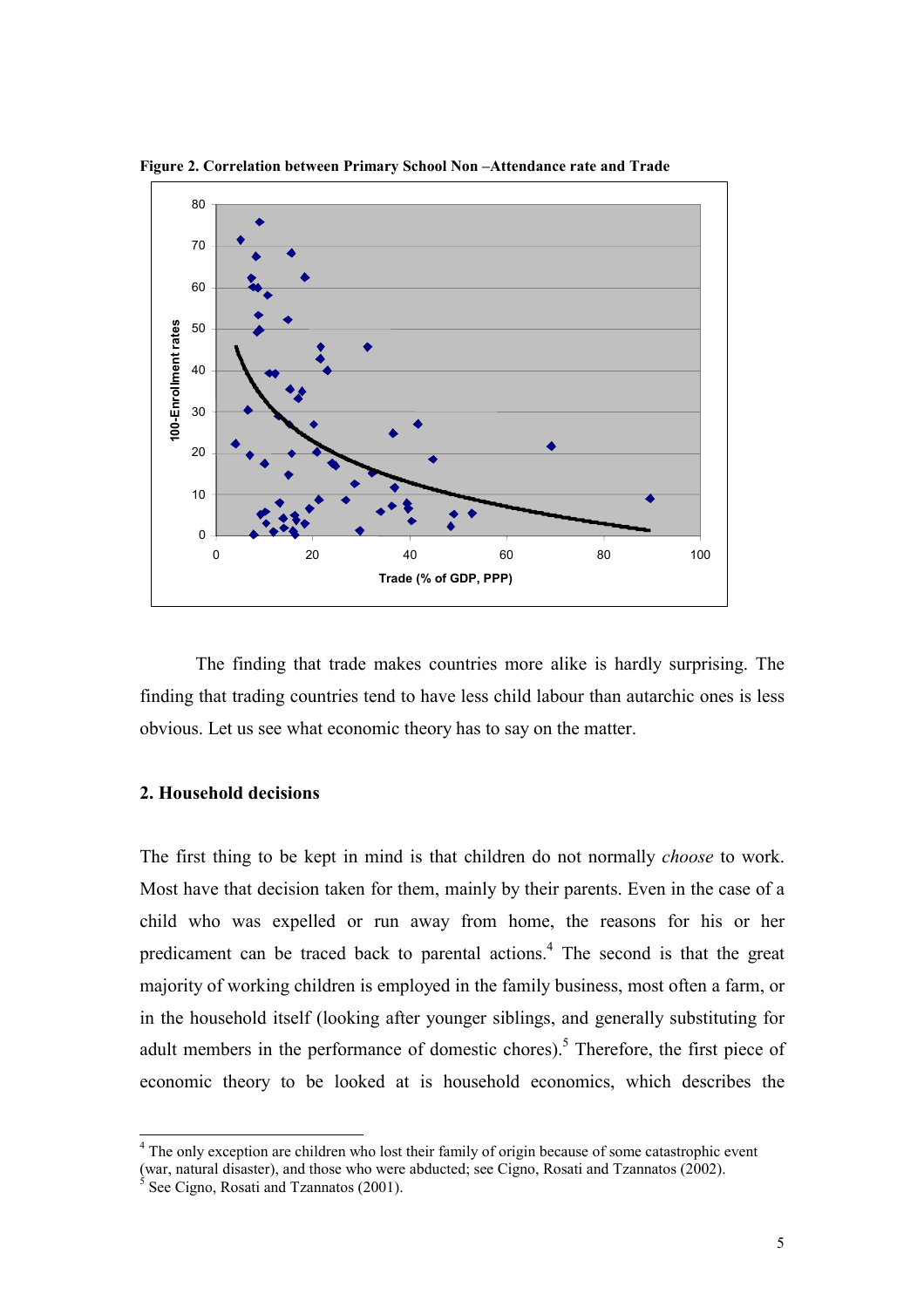household as a "small open economy" immersed in a wider market economy (Cigno, 1991).

Much of this literature is based on the assumption that a parent, or parents jointly, act as a kind of benevolent dictator. Except in extreme cases,  $6$  however, many of the theoretical predictions are qualitatively the same whether one assumes that parents are altruistically inclined towards their offspring (Becker, 1981) or ultimately self-interested (Cigno 1993; Rosati 1996). So long as parents care about their own as well as their children's consumption, the decision whether to send a child to work or to school does in fact depend on essentially three things: the cost (including the opportunity-cost) of education, the expected return to education, an the extent to which parents are able to finance educational investments.<sup>7</sup>

Three types of outcome are possible (Cigno and Rosati, 2002). If the marginal cost of education (say, the cost of increasing the child's future earning ability by one dollar) is everywhere higher than the maximum that parents are willing to pay for it, we have a corner solution with the child working full time. Another corner solution arises if the marginal cost of education for a child studying full time is lower than the minimum at which parents are willing to forgo their children's earnings altogether. If that is the case, the child studies full time. If the marginal cost of education falls between those two limits, we have an interior solution, with the child working and attending school at the same time. How much parents are willing to pay, at the margin, for a child's education depends not only on preferences, but also on the expected return to education (Rosenzweig, 1995). If parental preferences are nonaltruistic, it will depend also on how much of that return can be appropriated by parents (Cigno, 1993; Rosati, 1996).

An important role in determining whether a child will work or go to school is played by the capital market. Suppose that a child's future earnings could be substantially enhanced by education. Were it possible to borrow against those expected future earnings, parents could use the amount borrowed to finance the child's education and current consumption. If that is not possible, however, the child's education will have to be financed out of the household's current earnings and assets.

 $\overline{\phantom{a}}$ 

 $6$  Basu and Van (1998), for example, assume that parents will make their children work only if the alternative is starvation.

<sup>&</sup>lt;sup>7</sup> See Cigno and Rosati (2002), Grootaert and Kanbur (1995), Rosati (2000).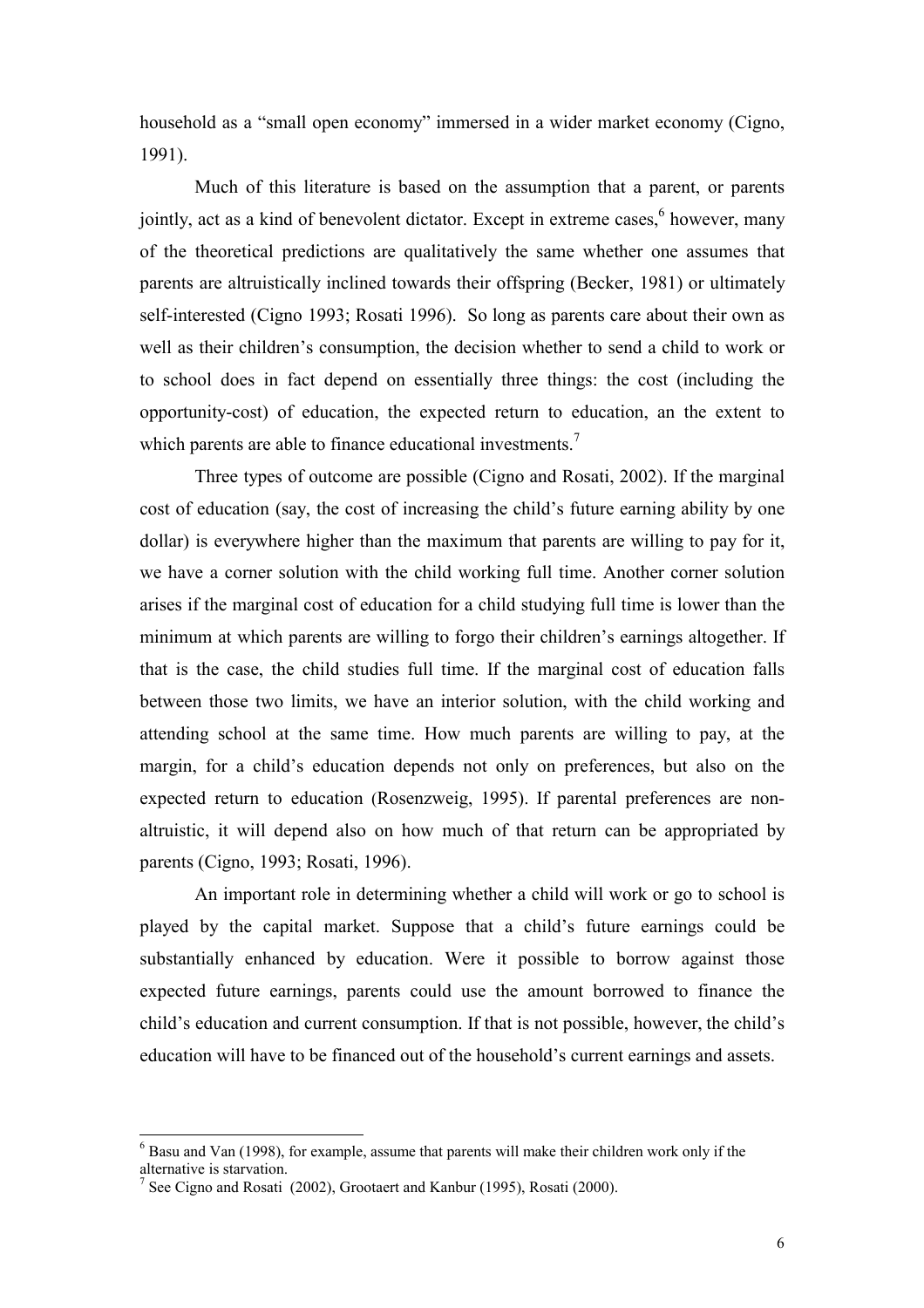#### *2.1 The effects of wage rate changes*

If the time-allocation problem has an interior solution, wage rate changes have substitution-effects. In the absence of a liquidity constraint, any wage increase will have also an income-effect on the demand for education, positive if we assume that human capital (the child's future skill level) is a normal good,<sup>8</sup>. In the presence of a binding liquidity constraint, however, there can be income-effects only if the change concerns *current* wage rates.

 Consider first the case of an increase in the wage rate for uneducated workers, holding other wage rates constant. As the expected return to education falls, there is a substitution away from education. There is, on the other hand, a positive incomeeffect, stronger in households where the parents are themselves uneducated.. The net effect on the supply of child labour is thus ambiguous.

 The picture is somewhat different if there is an increase in the wage rate for educated workers. As the expected return to education increases, the substitution is now away from child labour. In households where the adults are educated, the substitution-effect will be reinforced by an income-effect. Where the adults are uneducated, there will be an income-effect only if the liquidity constraint is not binding. The supply of child labour will fall anyway.

If the household is initially at a corner, with the child either working full time or studying full time, there will obviously be no substitution effects. But a large enough increase in the wage rate for educated workers will (and an increase in the wage rate for uneducated workers may) reduce child labour.

#### *2.2 The effects of policy*

 $\overline{\phantom{a}}$ 

We have seen that capital market imperfection establishes a link between child labour participation, and *current* income (Balland and Robinson, 2000, Rosati 1999). Whether this household-level link will translate into an aggregate-level relationship between child labour and per-capita income depends on income distribution and educational policies. Other things being equal, the more successful a government is in re-distributing income through the tax system, or in directly subsidising education, the lower the child labour rate associated with any given level of per-capita income.

 $8$  Either in the sense that higher future earnings translate into higher future consumption for the child (Becker, 1981), and that this is a normal good, or in the sense that they translate into higher future consumption for the parents themselves (Cigno, 1993), and that this is a normal good.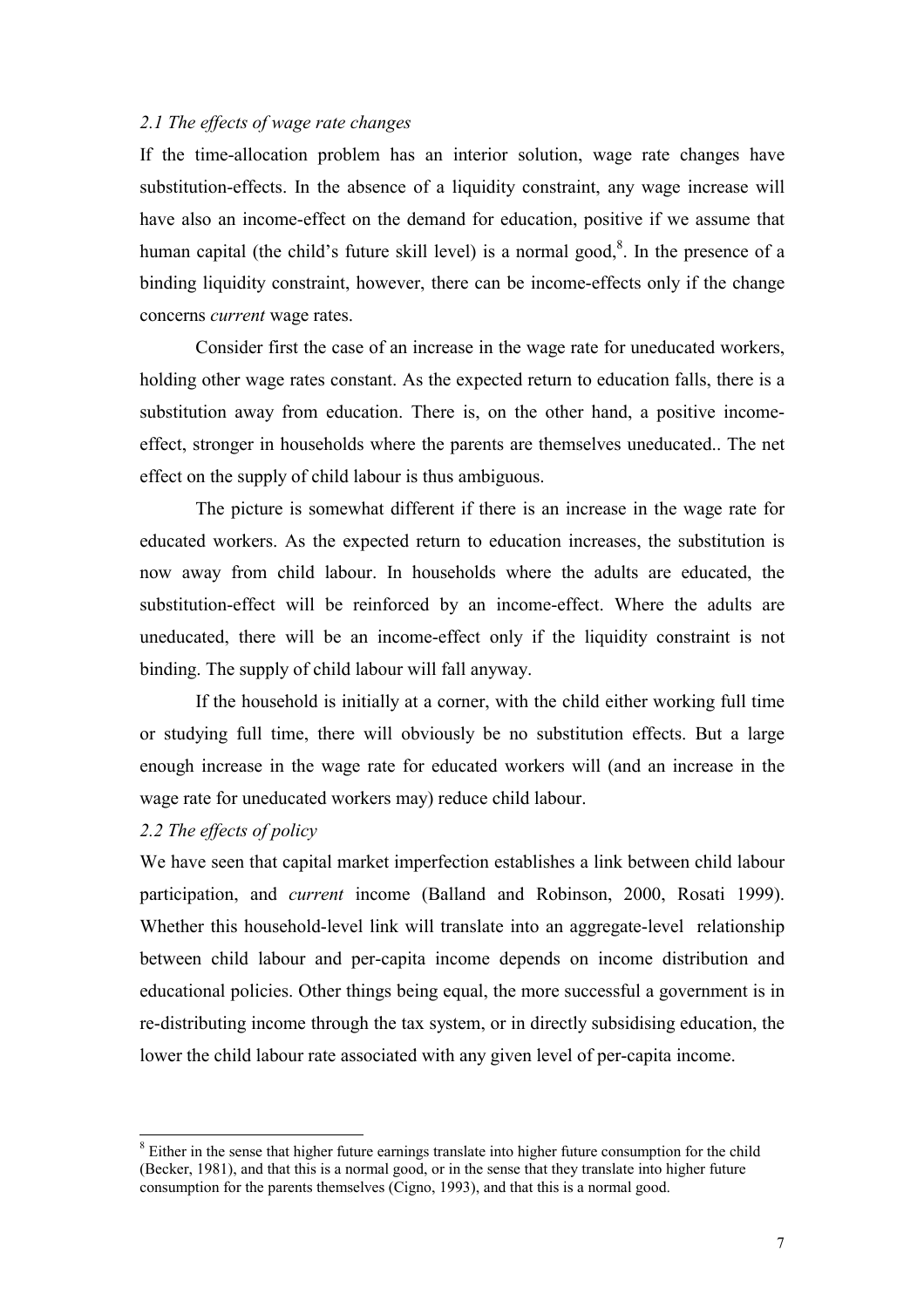Parents determine the household's supply of child labour (to itself or to the market) not only by disposing of the time of existing children, but also by determining how many children there are. Parental actions, such as frequency of intercourse and use of contraception, do in fact condition the probability distribution of a birth. Once a child is born, parental actions, such as expenditure for the child's nutrition and health care, $9$  condition the child's probability of survival to an age where he or she can be made to work (Cigno, 1998). This last aspect is particularly relevant for developing countries, where infant mortality is counted per hundred rather than thousand live births.

 Of course, the probability that a child will survive to school age depends not only on parental actions, but also on external causes, such as climate and genetic factors. It depends also on government expenditure for health and sanitation. The higher this expenditure, the higher, other things being equal, the probability that a child will survive to school age, and later to adulthood; the higher, consequently, the return to investing in a child's education. Other things, however, are not equal.

 If public health expenditure is a complement for private (parental) expenditure on a child's health and nutrition, in the sense that the former raises the expected marginal utility of the latter, then an increase in public expenditure will induce parents to raise their contribution. If the two are substitutes, in the sense that public expenditure lowers the expected marginal utility of private expenditure, the effect *may* be the opposite. May, not will, because there is a income and a substitution effect. The latter is definitely negative, but the former is positive because parents can now procure the same number of surviving children at lower cost, and it is thus as if they had become richer (Cigno, 1998). In the first case, public expenditure crowds in private expenditure, in the second it crowds it out.

 Even if there is crowding out, however, it is unlikely that this will be total. We may thus expect an increase in public expenditure for health or sanitation to reduce the incidence of child labour by inducing parents to switch from a high-fertility, lowsurvival, low-education to a low-fertility, high-survival, high-education strategy.<sup>10</sup> Micro-econometric evidence of interactions between public health provision and

<sup>&</sup>lt;sup>9</sup> Expenditures on nutrition and health reduce not only mortality, but also morbidity. Since the two are positively correlated, everything we say about the effects of parental and government actions on the probability premature death applies also to the probability of illness (and thus to a child's future ability to work or study with profit).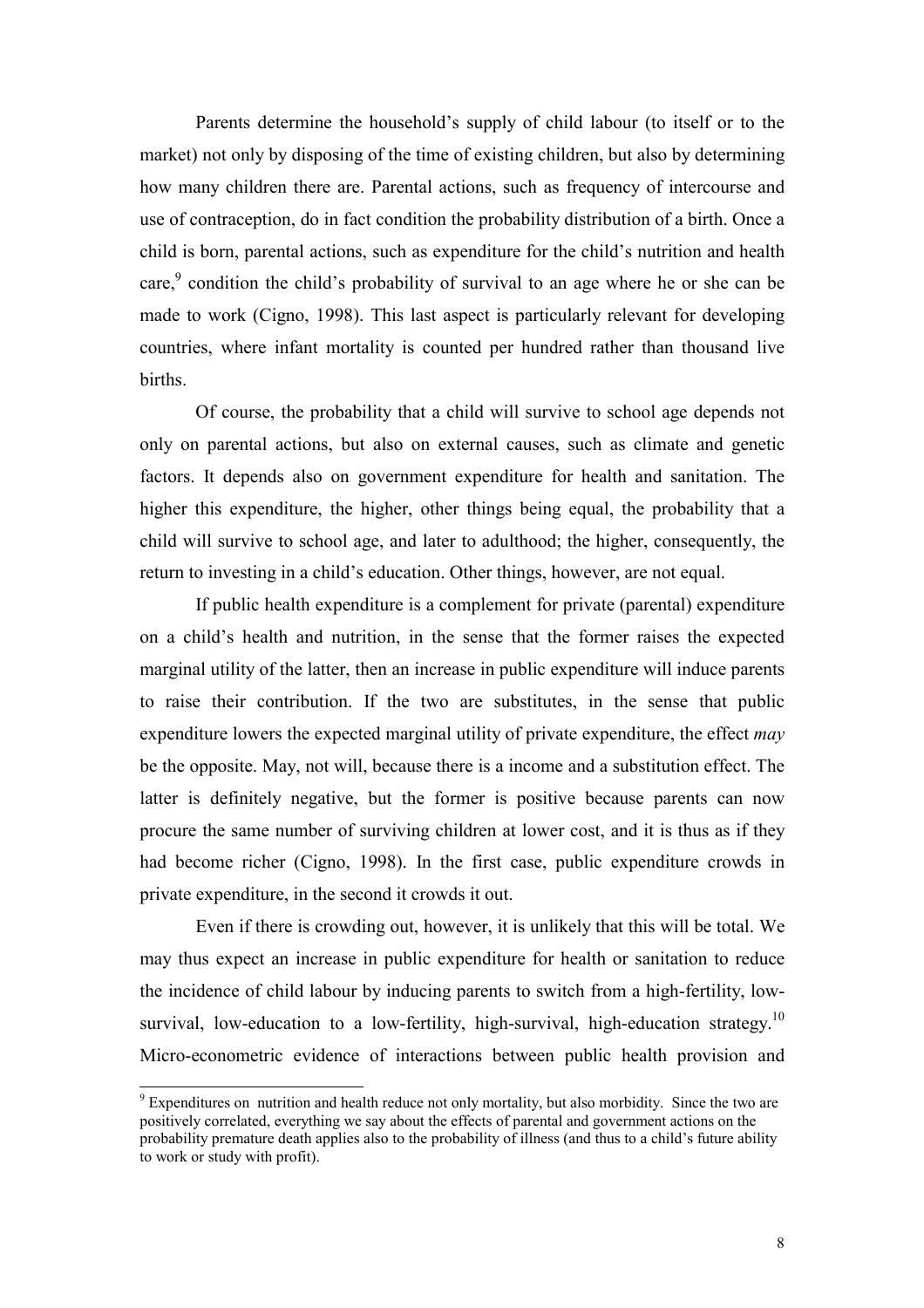educational policies is reported in Cigno and Rosati (2002) and Rosenzweig and Wolpin (1982).

#### **3. The effect of trade**

The second relevant piece of economics is trade theory. We know from David Ricardo that a country enjoys higher welfare if, instead of directly producing all the goods its members wish to consume, it specializes in the production of goods it can produce at comparatively lower cost, and exchanges the surplus for those it does not produce in sufficient quantity. The same may be said about households, and about individuals within households Cigno (1991, 2001).

 Since the cost of a good depends on the prices of the factors used for its production, and the prices of traded factors are the same everywhere, differences in the relative costs of traded goods reflect differences in the relative prices of nontradeables used as factors of production. In turn, the relative prices of these immobile factors reflect differences in endowments. Heckscher-Ohlin theory predicts that countries will specialize in the production of those traded goods that make more intensive use of the non-traded factor of which they have relative abundance. It also predicts that the benefits of trade will accrue to the comparatively more abundant factor; in other words, that the rental price of the comparatively more abundant factor will rise relative to that of the less abundant one.

 What are these, all-important, non-traded factors? In traditional classroom accounts, they are capital and labour. Countries with a relative abundance of capital (developed countries, the so-called North) will thus export capital-intensive products. Countries with a relative abundance of labour (developing countries, the so-called South) will export labour-intensive products. Since, within each country, an increase in trade raises the price of the abundant factor relative to that of the scarce one, an implication of this vision of the world is that globalisation will make workers worseoff (relative to capitalists) in the North, better-off in the South. This, incidentally, justifies the alarm of trade unions in the North, but not the opposition of so many paladins of the underprivileged in the South.

<sup>&</sup>lt;sup>10</sup> In Becker's terminology, public expenditure thus triggers a substitution of quality for quantity (of children).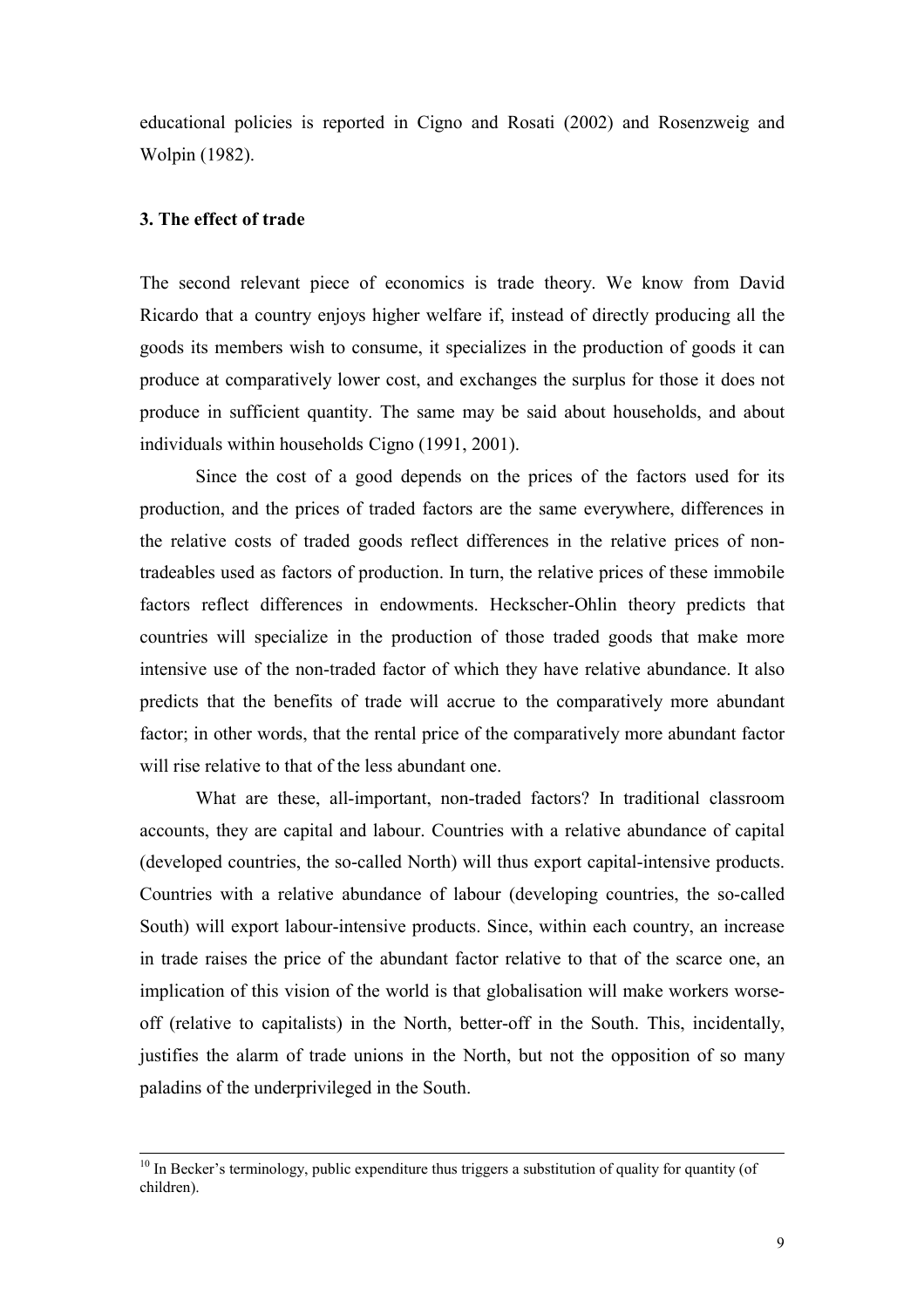#### *3.1 Heckscher-Ohlin reconsidered*

This vision of the world has somewhat changed over the last couple of decades. Partly, this is a reflection of a general re-thinking of the development process. While early growth theory equated economic growth with the accumulation of physical capital (buildings and machinery) per head of population, modern theory does in fact attach much greater importance to the accumulation of human capital.<sup>11</sup> Partly, however, the change of emphasis comes also from a recognition that physical capital is anything but immobile. Machinery can be moved around, and buildings can be taken down and rebuilt elsewhere. Since the financial capital (equity or debt instruments) needed to pay for plants and machinery is highly mobile, physical capital is then mobile too.

 Human capital, by contrast, is embodied in skilled workers. These are more mobile than their unskilled brethren, but they, too, have their international mobility restricted by immigration rules and personal ties. As a broad generalization, one might then say that the fixed factors determining the comparative advantages of different countries are predominantly their different skill endowments. Of course, in the same way as capital endowments can be modified by investment, so skill endowments can be modified by education, but education takes much longer than the purchase of a new machine, or the construction of a plant, and workers are by-and-large more durable than physical capital. Starting from these premises, Adrian Wood has reformulated the theory of comparative advantage in terms of skill endowments: trading countries make and export the goods that make greater use of their comparatively more abundant skill level. Within each trading country, the benefit of increased world trade will then accrue to members of the relatively larger skill group (Wood, 1994). In other words, the wage rate of the comparatively larger group will rise *relative* to those of the others. Without special assumptions, however, the theory does not tell us whether the wage rates of the comparatively smaller groups will fall in *absolute* terms. As we will see, this is of some relevance.

 For our purposes, the relevant skill categorization is into workers with less than completed primary education, workers with completed primary education, and workers with secondary or higher education. In developed countries, the proportion of

 $\overline{\phantom{a}}$ 

 $11$  Growth theorists have always been aware that both kinds of capital matter. If a simplification was required for analytical tractability, however, the variable left out used to be human capital. Starting with Becker, Murphy and Tamura (1990), the omitted variable now tends to be physical capital;.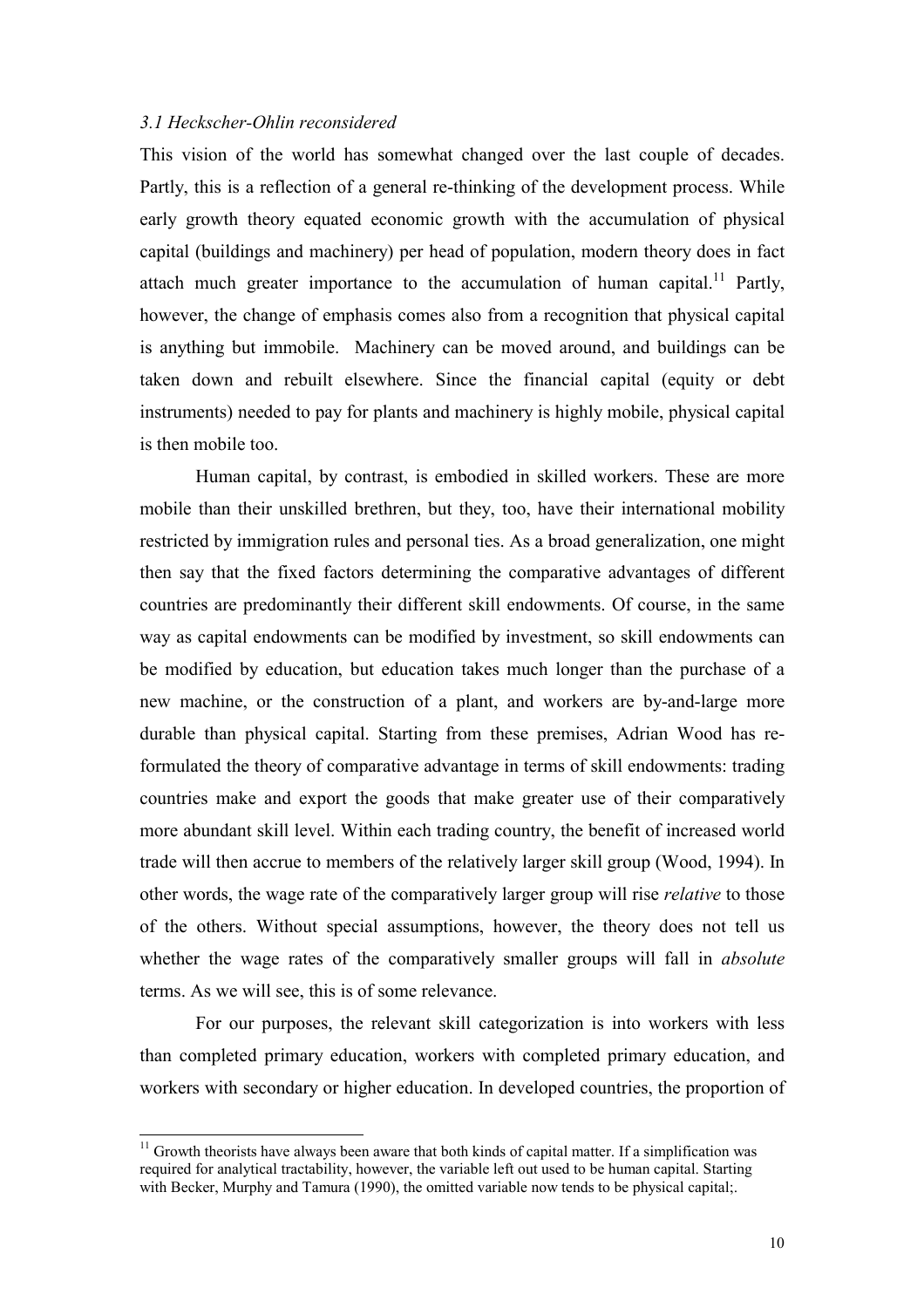workers with less than completed primary education is negligible, and there are comparatively many workers with secondary or higher education. In those countries, globalization can thus be expected to raise the wage differential between more and less educated workers. In developing countries, by contrast, the proportion of workers with secondary or higher education is generally very small.<sup>12</sup> In some of these countries, the comparatively larger group is that of workers who have not even completed primary education.<sup>13</sup> There, globalization will raise the skill premium as in developed countries. In other developing countries, however, the comparatively larger group is that of workers with completed primary education.<sup>14</sup> Here, globalization will reduce the skill premium.

| Descriptive Statistics for the variables Employed in the Regressions |         |           |        |        |
|----------------------------------------------------------------------|---------|-----------|--------|--------|
| Variable                                                             | Mean    | Std. Dev. | Min    | Max    |
| Child Labour                                                         | 18.567  | 16.180    | 0      | 70.89  |
| Trade                                                                | 32,200  | 48.685    | 0      | 570.87 |
| Open                                                                 | 0.426   | 0.495     | 0      |        |
| Gdp                                                                  | 3361.12 | 3594.67   | 343.7  | 24200  |
| <b>Health Expenditure</b>                                            | 2.409   | 1.437     | 0.0001 | 7.76   |
| 100-Enrollment rate                                                  | 22.257  | 22.289    | 0.100  | 85.5   |
| Primary                                                              | 0.179   | 0.153     | 0.009  | 0.918  |
| Secondary                                                            | 0.108   | 0.115     | 0.001  | 0.589  |

**Table 1 Descriptive Statistics for the Variables Employed in the Regressions**

 Where there is a comparative abundance of workers with completed primary education, globalization may thus be expected to raise the wage rate of this group relative to that of less educated workers. As we saw in the last section, that will reduce child labour, and the effect will be larger if the wage rates of educated workers increase in absolute, as well as relative terms. A micro-econometric analysis of panel data for Vietnam<sup>15</sup>, a country with a comparative abundance of educated workers, finds a negative effect of international integration on child labour. By contrast, where there is a comparative abundance of workers who have not even completed primary education, child labour may rise or fall. It will definitely rise if the wage rates of the educated workers fall in absolute, as well as in relative terms.

 $\overline{\phantom{a}}$ 

 $12$  Less than 11 percent, on average, over the 1980-98 period; but it can go as low as 0.1, or as high as 59 percent (see Table 1).

<sup>&</sup>lt;sup>13</sup> The average of all developing countries for the 1980-98 period is nearly 70 percent (see Table 1).

<sup>&</sup>lt;sup>14</sup> The average is 18 percent, but the largest share, 92 percent, is a hundred times the smallest (see Table 1).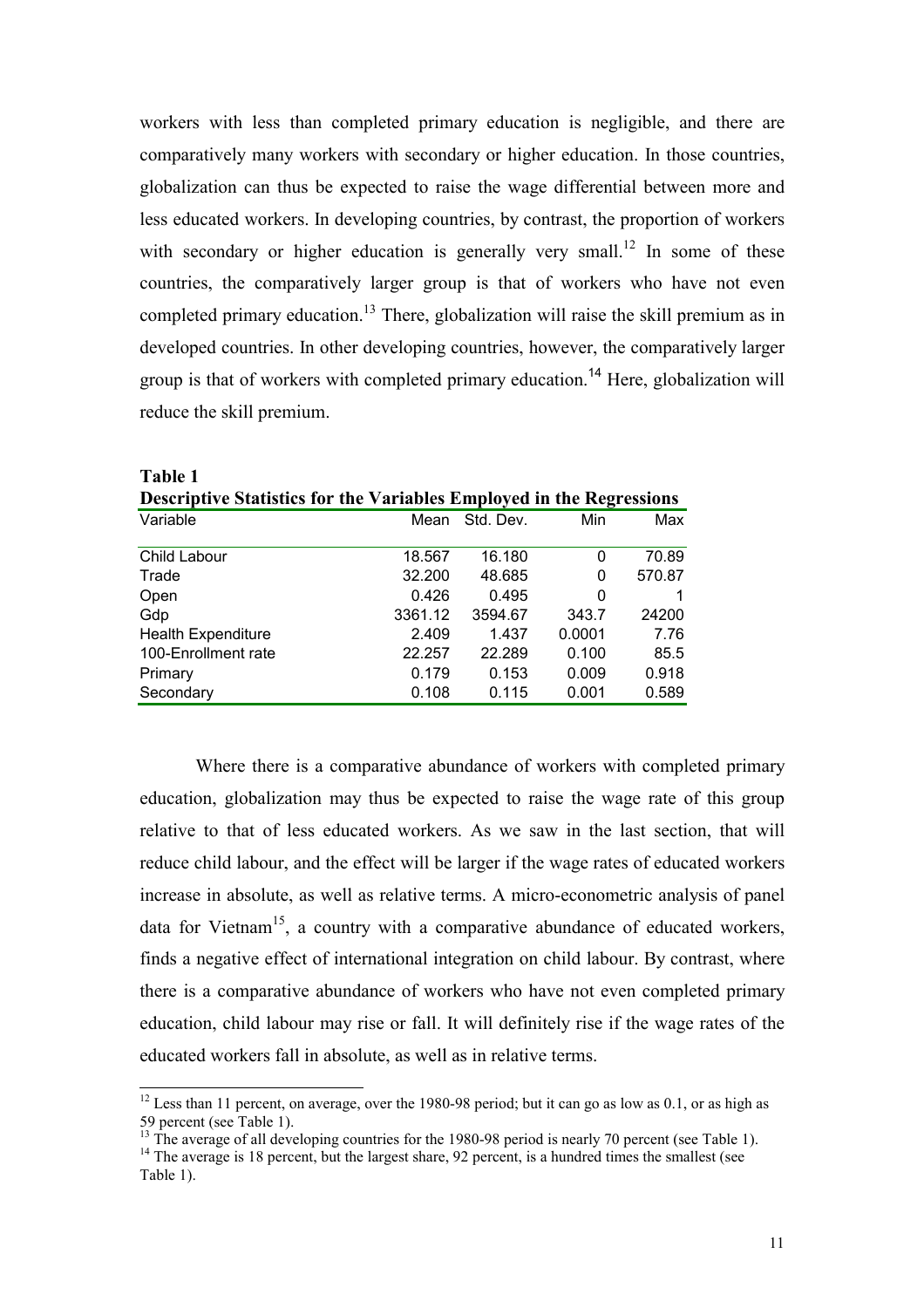#### *3.2 Intra-industry trade*

Globalization does not just mean more trade. It means also more trade in intermediate goods. By facilitating the coordination of dispersed production activities, falling transport costs and advances in information technology in fact favour the segmentation of production processes, and the location of different segments of the same process in different countries. The growing literature on this new aspect of international trade<sup>16</sup> emphasizes the effects of market size on the international division of labour.

 Gilles Duranton adds an extra dimension to this new trade theory by pointing out that, since the output of different segments of the same production process must be ultimately combined into a final good, the extent to which these different segments can be carried out in different countries is limited by the ability of different work forces to produce intermediate goods that will prove mutually compatible. As this means, in large measure, ability to deliver goods in time, and of the right quality, satisfying the compatibility requirement is clearly facilitated by the existence of work forces with similar characteristics. That is consistent with the observation that intraindustry trade has so far occurred mainly among countries at the same stage of development.

 This argument points to a trade-off between comparative advantage, which privileges *trade with unequals*, and compatibility, which favours *trade with equals*. Tension between these two considerations may lead to complex dynamics, with a phase in which international trade is driven primarily by differences in relative factor endowments, and one in which work forces with similar characteristics form integrated production systems - coalitions of individuals, better-off trading with one another than with the world at large - that will uncouple from the rest of the world economy (Duranton, 1998). Instead of increasing wage inequalities *within* countries, international trade could thus end up increasing inequalities *between* countries (Krugman and Venables, 1995).

Acceptance into these clubs of countries, the members of which speak only to one another, is thus associated with the availability of educated workers in sufficient numbers. The countries more likely to be left out are the same ones where, according to Heckscher-Ohlin theory, exposure to international trade is most likely to reduce the

<sup>&</sup>lt;sup>15</sup> The Vietnam Living Standards Survey, complemented by a survey of community-level prices.

<sup>&</sup>lt;sup>16</sup> For a survey, see Ottaviano and Puga  $(1997)$ .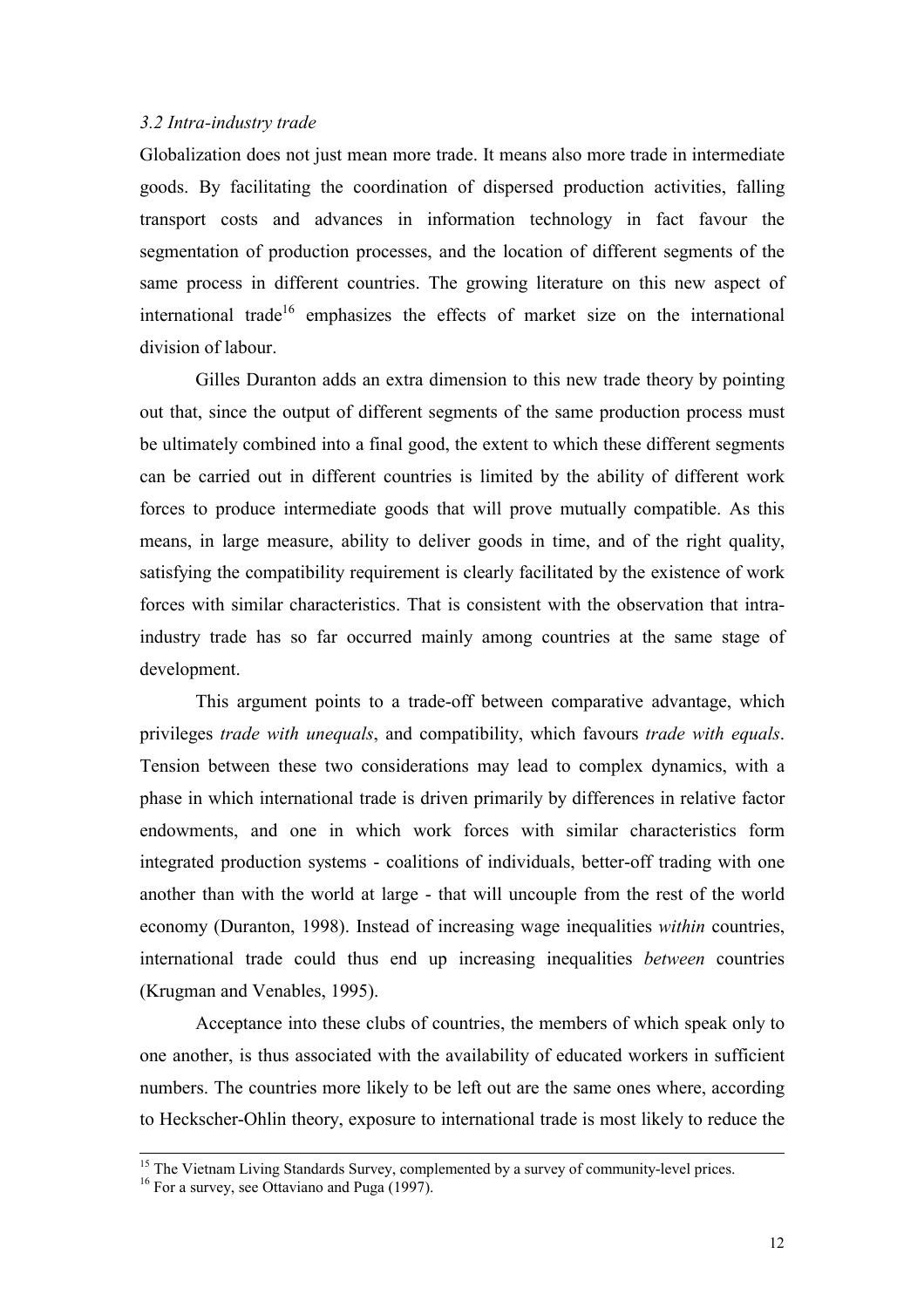incentive for parents to educate their children. According to "old" trade theory, the danger for these countries is to become more backward through trade. According to "new" trade theory, the danger is that these countries will be excluded from economic integration with the more developed ones. Either way, children will suffer.

#### **4. Cross-country evidence**

 $\overline{\phantom{a}}$ 

Combined with household economics, trade theory thus tells us that exposure to international trade may or may not increase child labour. As we have seen, a necessary condition for this to be the case is that the country opening itself to international competition should have a comparatively large share of educated workers. Household economics on its own further tells us that policies aimed at lowering mortality are likely to reduce also child labour.

To test these propositions on the cross-country data mentioned in the Introduction, we regressed child labour on trade openness, real per-capita income, health policy, and skill composition. Child labour is alternatively measured by the 10- 14 labour participation rate, or by the primary school non-attendance rate. Trade openness is alternatively represented by the trade ratio (exports plus imports, divided by GDP) or by a dummy taking value one if the country is open according to the Sachs-Warner definition, zero otherwise. Real per-capita income is measured as GDP in constant PPP units per head of population. Health policy is represented by the share of public health expenditure in GDP. Skill composition is represented by the share of the workforce aged 25 or over which completed only primary education, and by that which attained secondary or higher education (the reference group is that without completed primary education). Descriptive statistics are reported in Table 1.

Skill composition is a stock concept, reflecting the cumulated effects of past educational policies. In view of the fact that current educational policies affect the incentive to send children to school, it would have been desirable to control for these policies too. Since child labour is a close correlate of school attendance,  $17$  however, there is no way we could do that with our data. It would have also been desirable to control for differences in income distribution as a way of capturing the proportion of households subject to a binding liquidity constraint, but the information is not

<sup>&</sup>lt;sup>17</sup> Where child labour is measured by the primary non-attendance rate, the correlation coefficient is  $-1$ .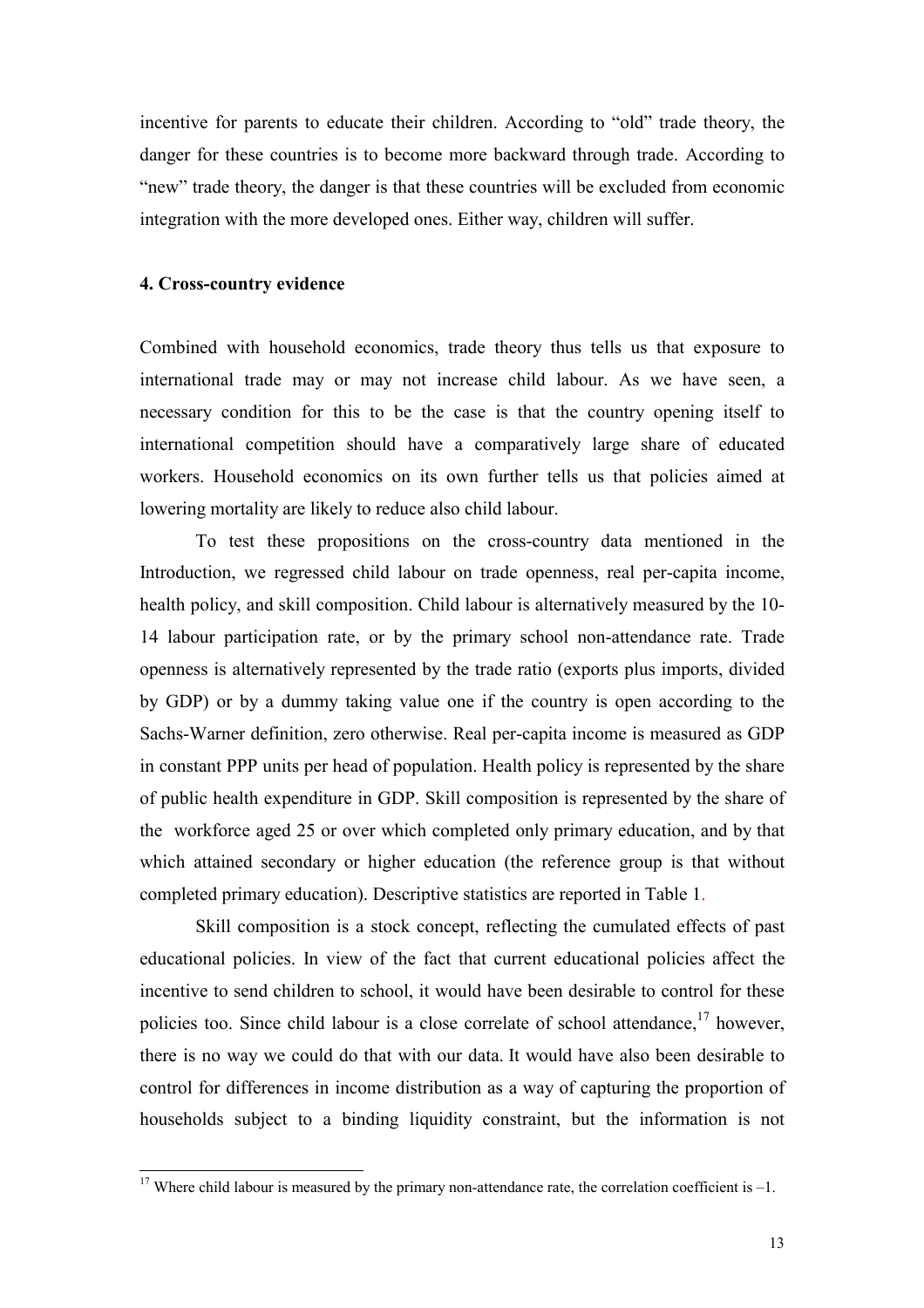comparable across countries and dates of observation. To the extent that public health expenditure and the share of educated workers in the total workforce are symptoms of government activism, however, these variables may be thought to act as proxies for income distribution.

Table 2a reports fixed-effect<sup>18</sup> OLS estimates of the effects of trade on our two measures of child labour. If skill composition is not controlled for, trade raises the 10- 14 labour participation rate, but has no significant effect on the primary school nonattendance rate. If skill composition is controlled for, trade has no significant effect on either measure of child labour. The picture is somewhat more favourable to globalisation when trade is replaced by a dummy taking value 1 if the country is open in the Sachs-Warner sense, 0 otherwise. (Table 2b). Openness then reduces child labour, no matter how measured, even if we do not control for skill composition.<sup>19</sup> Income, and public health expenditure, reduce both measures of child labour.

The effects of skill composition have the expected sign. The proportion of workers with completed primary education has a negative effect on child labour, and so does the share of workers with secondary or higher education (but takes significance away from the share of workers with completed primary education).

These findings are consistent with the theoretical considerations of the last section. What the data tell us in essence is that, other things being equal, international competition reduces or, at worst, has no significant effect on child labour. Interestingly, the more optimistic scenario is associated with the more stringent definition of trade openness, the one that takes into account the conditions under which trade takes place, rather than the actual volume of trade. Since the beneficial effects of international exposure come through relative price changes, it is in fact not irrelevant whether internal prices are subject to government control or free to adjust to international prices, and whether or not foreign trade is distorted by quotas and state monopoly.

 $\overline{a}$ 

<sup>&</sup>lt;sup>18</sup> To account for unobserved heterogeneity

<sup>&</sup>lt;sup>19</sup> This is consistent with already mentioned longitudinal evidence from Vietnam; see Edmonds and Pavcnik (2001).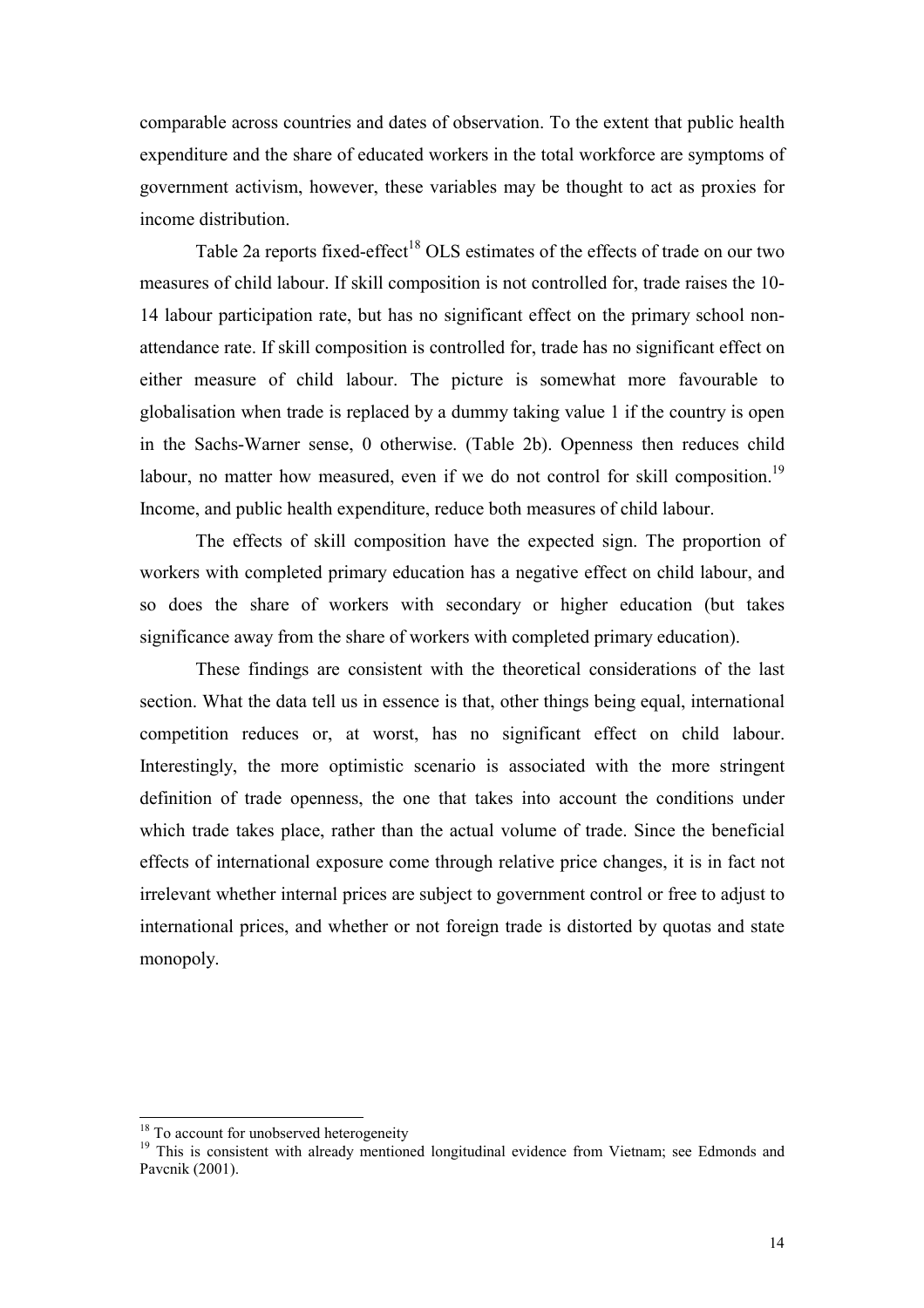| Dependent Variable Child Labour |              |              |              |  |           |                                                                                                                                                                                                                                                                      |             |             |
|---------------------------------|--------------|--------------|--------------|--|-----------|----------------------------------------------------------------------------------------------------------------------------------------------------------------------------------------------------------------------------------------------------------------------|-------------|-------------|
|                                 | 0.065        | 0.05         | 0.031        |  |           | 0.063                                                                                                                                                                                                                                                                | 0.037       | 0.02        |
| Trade                           | $(2.34)^*$   | (1.65)       | (1.1)        |  | Trade     | Dependent Variable 100-Enrollment rate<br>(1.37)<br>(0.78)<br>$-0.003$<br>-0.001<br>$(5.05)$ **<br>$(2.01)^*$<br>$-3.882$<br>-1<br>$(2.95)$ **<br>$-0.74$<br>$-42.77$<br>$(3.83)$ **<br>36.286<br>30.95<br>$(10.68)$ **<br>$(8.89)$ **<br>142<br>102<br>0.33<br>0.26 | (0.42)      |             |
|                                 | $-0.003$     | $-0.002$     | $-0.001$     |  |           |                                                                                                                                                                                                                                                                      |             | $-0.001$    |
| Gdp                             | $(8.57)$ **  | $(4.71)$ **  | $(2.89)$ **  |  | Gdp       |                                                                                                                                                                                                                                                                      |             | (0.86)      |
| Health                          | $-3.202$     | $-2.036$     | $-2.136$     |  | Health    |                                                                                                                                                                                                                                                                      |             | $-1.214$    |
| expend.                         | $(5.05)$ **  | $(2.60)^*$   | $(2.92)$ **  |  | expend.   |                                                                                                                                                                                                                                                                      |             | (0.91)      |
| Primarv                         |              | -17.775      | $-8.004$     |  |           |                                                                                                                                                                                                                                                                      |             | $-34.788$   |
|                                 |              | $(2.57)^*$   | -1.18        |  | Primary   |                                                                                                                                                                                                                                                                      | $(3.00)$ ** |             |
| Secondary                       |              |              | -43.291      |  | Secondary |                                                                                                                                                                                                                                                                      |             | $-37.173$   |
|                                 |              |              | $(4.75)$ **  |  |           |                                                                                                                                                                                                                                                                      |             | $(2.09)^*$  |
| Constant                        | 31.441       | 28.581       | 29.735       |  | Constant  |                                                                                                                                                                                                                                                                      |             | 31.591      |
|                                 | $(17.67)$ ** | $(13.78)$ ** | $(15.28)$ ** |  |           |                                                                                                                                                                                                                                                                      |             | $(9.19)$ ** |
| Obs.                            | 211          | 147          | 147          |  | Obs.      |                                                                                                                                                                                                                                                                      |             | 102         |
|                                 |              |              |              |  |           |                                                                                                                                                                                                                                                                      |             |             |
| R-squared                       | 0.41         | 0.41         | 0.49         |  | R-squared |                                                                                                                                                                                                                                                                      |             | 0.36        |

|  |  |  | Table 2a Estimates using the trade ratio as a measure of openness |
|--|--|--|-------------------------------------------------------------------|
|--|--|--|-------------------------------------------------------------------|

| Dependent Variable 100-Enrollment rate |              |             |             |  |  |  |  |
|----------------------------------------|--------------|-------------|-------------|--|--|--|--|
| Trade                                  | 0.063        | 0.037       | 0.02        |  |  |  |  |
|                                        | (1.37)       | (0.78)      | (0.42)      |  |  |  |  |
|                                        | $-0.003$     | $-0.001$    | $-0.001$    |  |  |  |  |
| Gdp                                    | $(5.05)$ **  | $(2.01)^*$  | (0.86)      |  |  |  |  |
| Health                                 | $-3.882$     | -1          | $-1.214$    |  |  |  |  |
| expend.                                | $(2.95)$ **  | $-0.74$     | (0.91)      |  |  |  |  |
|                                        |              | $-42.77$    | $-34.788$   |  |  |  |  |
| Primary                                |              | $(3.83)$ ** | $(3.00)$ ** |  |  |  |  |
|                                        |              |             | $-37.173$   |  |  |  |  |
| Secondary                              |              |             | $(2.09)^*$  |  |  |  |  |
|                                        | 36.286       | 30.95       | 31.591      |  |  |  |  |
| Constant                               | $(10.68)$ ** | $(8.89)$ ** | $(9.19)$ ** |  |  |  |  |
|                                        |              |             |             |  |  |  |  |
| Obs.                                   | 142          | 102         | 102         |  |  |  |  |
| R-squared                              | 0.26         | 0.33        | 0.36        |  |  |  |  |

Absolute value of t-statistics in parentheses

\* significant at 5%; \*\* significant at 1%

The coefficients of the skill composition variables measure the effects of increasing the proportion of the total workforce that ha achieved a certain educational level (primary only, secondary or higher), holding all the other variables (openness included) constant at their mean values. Given that openness is quite high on average (43.35 percent of the sample is "open" by the Sachs-Warner definition, trade is on average 32.25 percent of GDP), these findings are compatible with the proposition that (a) trade increases the skill premium in countries with a comparative abundance of educated workers, and (b) only countries with a sufficiently educated workforce are able to integrate in the emerging global economy. However, if we try to interact openness with skill composition, all variables other than the interaction terms lose significance. Clearly, therefore, our data do not allow us to disentangle the effect of skill composition *per se*, from the combined effect of skill composition and trade openness.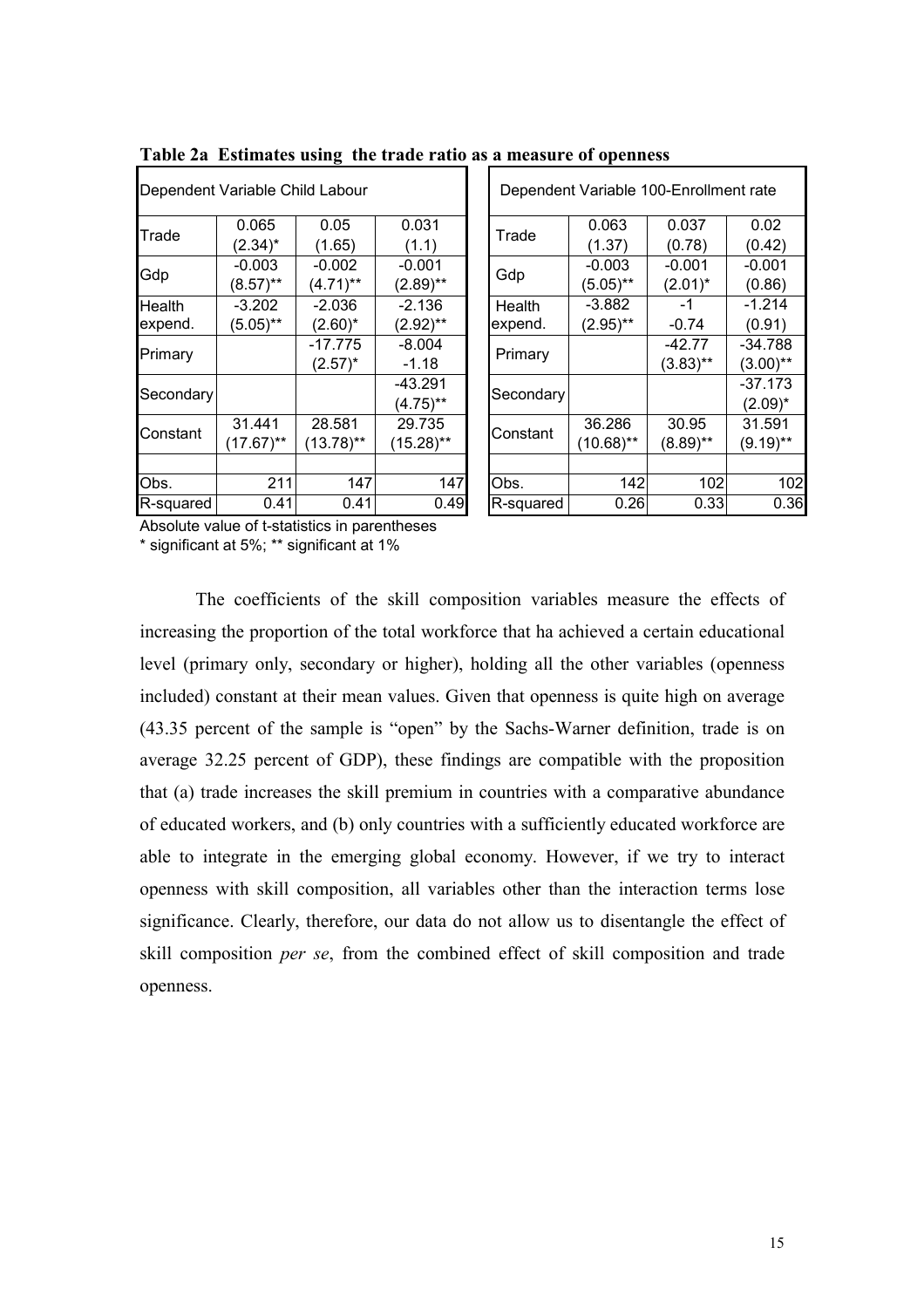|               |              | Dependent Variable Child Labour |              |  |               | Dependent Variable 100-Enrollment rate |             |             |
|---------------|--------------|---------------------------------|--------------|--|---------------|----------------------------------------|-------------|-------------|
|               | -10.243      | $-7.664$                        | $-6.999$     |  |               | -7.128                                 | $-2.077$    | -1.293      |
| Open          | $(5.47)$ **  | $(3.74)$ **                     | $(3.64)$ **  |  | Open          | (1.86)                                 | (0.58)      | (0.37)      |
|               | $-0.002$     | $-0.001$                        | $-0.001$     |  | Gdp           | -0.002                                 | $-0.001$    | $-0.0003$   |
| Gdp           | $(7.39)$ **  | $(5.22)$ **                     | $(2.89)$ **  |  |               | $(4.28)$ **                            | $(2.04)^*$  | (0.63)      |
| <b>Health</b> | $-2.881$     | $-2.198$                        | $-2.474$     |  | <b>Health</b> | -4.436                                 | $-1.315$    | -1.389      |
| expend        | $(4.03)$ **  | $(2.80)$ **                     | $(3.35)$ **  |  | expend        | $(2.94)$ **                            | (0.95)      | (1.02)      |
|               |              | $-13.049$                       | -3.086       |  |               |                                        | -43.612     | -35.673     |
| Primary       |              | (1.87)                          | (0.45)       |  | Primary       |                                        | $(3.73)$ ** | $(2.96)$ ** |
|               |              |                                 | $-43.505$    |  |               |                                        |             | -40.63      |
| Secondary     |              |                                 | $(4.35)$ **  |  | Secondary     |                                        |             | $(2.16)^*$  |
| Constant      | 35.955       | 32.165                          | 33.307       |  | Constant      | 41.921                                 | 32.225      | 32.64       |
|               | $(18.36)$ ** | (14.37)**                       | $(15.75)$ ** |  |               | $(10.58)$ **                           | (8.46)**    | $(8.74)$ ** |
|               |              |                                 |              |  |               |                                        |             |             |
| Obs.          | 166          | 136                             | 136          |  | Obs.          | 116                                    | 94          | 9           |
| R-squared     | 0.49         | 0.44                            | 0.51         |  | R-squared     | 0.3                                    | 0.31        | 0.3         |

|           |              | Dependent Variable Child Labour |                    | Dependent Variable 100-Enrollment rate |               |                                                                             |             |             |
|-----------|--------------|---------------------------------|--------------------|----------------------------------------|---------------|-----------------------------------------------------------------------------|-------------|-------------|
|           | $-10.243$    | -7.664                          | -6.999             |                                        |               | -7.128                                                                      | $-2.077$    | -1.293      |
| Open      | $(5.47)$ **  | $(3.74)$ **                     | $(3.64)$ **        |                                        | Open          | (1.86)                                                                      | (0.58)      | (0.37)      |
|           | $-0.002$     | $-0.001$                        | $-0.001$           |                                        |               | -0.002                                                                      | -0.001      | $-0.0003$   |
| Gdp       | $(7.39)$ **  | $(5.22)$ **                     | $(2.89)$ **        |                                        | Gdp           | $(4.28)$ **                                                                 | $(2.04)^*$  | (0.63)      |
| Health    | -2.881       | $-2.198$                        | $-2.474$           |                                        | <b>Health</b> | -4.436                                                                      | $-1.315$    | $-1.389$    |
| expend    | $(4.03)$ **  | $(2.80)$ **                     | $(3.35)$ **        |                                        | expend        | $(2.94)$ **                                                                 | (0.95)      | (1.02)      |
| Primary   |              | $-13.049$                       | -3.086             |                                        | Primary       |                                                                             | -43.612     | $-35.673$   |
|           |              | (1.87)                          | (0.45)             |                                        |               | $(3.73)$ **                                                                 | $(2.96)$ ** |             |
|           |              |                                 | -43.505            |                                        |               |                                                                             |             | -40.63      |
| Secondary |              |                                 | $(4.35)$ **        |                                        | Secondary     | 41.921<br>32.225<br>$(10.58)$ **<br>$(8.46)$ **<br>116<br>94<br>0.3<br>0.31 | $(2.16)^*$  |             |
| Constant  | 35.955       | 32.165                          | 33.307<br>Constant |                                        |               | 32.64                                                                       |             |             |
|           | $(18.36)$ ** | $(14.37)$ **                    | $(15.75)$ **       |                                        |               |                                                                             |             | $(8.74)$ ** |
|           |              |                                 |                    |                                        |               |                                                                             |             |             |
| Obs.      | 166          | 136                             | 136                |                                        | Obs.          |                                                                             |             | 94          |
| R-squared | 0.49         | 0.44                            | 0.51               |                                        | R-squared     |                                                                             |             | 0.35        |

Absolute value of t-statistics in parentheses \* significant at 5%; \*\* significant at 1%

The share of public health expenditure in GDP significantly reduces the 10-14 labour participation rate whether or not we control for skill composition, but its effect on the primary school non-attendance rate is insignificant if skill composition is controlled for. This finding is coherent with the theoretical argument and microeconometric evidence mentioned in section 3, that health and educational outcomes are jointly determined by health and education policies. But, again, we are unable to capture these complex interactions with our cross-country data.

#### **5. Conclusion**

There is no empirical evidence that exposure to international trade, and economic integration across national borders, raise the incidence of child labour. If anything, the evidence points the other way. The theoretical explanation runs as follows. Parental decisions whether a child should work or go to school depend on the costs and benefits of education. Due to capital market imperfections, however, educational investments may be limited by household liquidity constraints.

In a country that starts out with a largely uneducated workforce, globalisation raises the wage rates of uneducated, relative to educated workers. That reduces the incentive to educate a child, and raises the incentive to make the child work at the earliest opportunity. On the other hand, if the wage rate of uneducated workers rises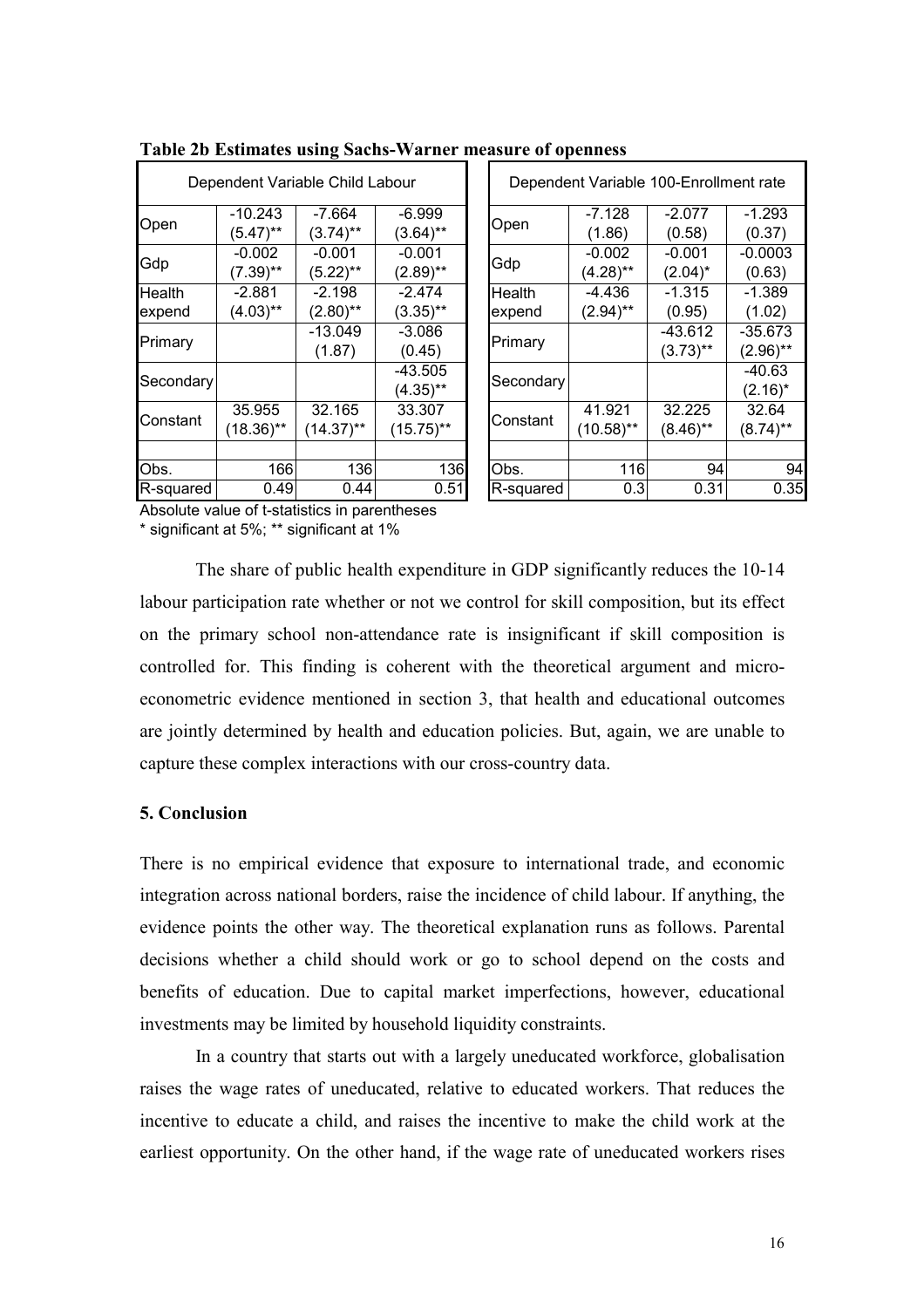in absolute as well as relative terms, this will have a positive income-effect on the demand for education The net effects of globalisation are thus ambiguous.

Where the countries at the bottom of the pile are concerned, there is also another problem. According to a variant of new trade theory, a country that starts out with a largely uneducated workforce risks being excluded from trade in intermediate goods with the more developed countries as the latter form exclusive clubs. Globalisation could thus further impoverish countries with particularly unfavourable initial conditions. For all these reasons, child labour is likely to rise where the share of educated workers is very low.

By contrast, in a country that starts out with a comparatively large share of educated workers, globalisation will raise the wage rates of these workers relative to those of uneducated ones. Very few developing countries have a sizeable proportion of the workforce educated to secondary or higher level, but some have a comparative abundance of workers with completed primary education. For this elite of the developing world, exposure to trade raises the incentive for parents to send their children to school. However, if the wage rates of uneducated workers fall in absolute terms, as well as relative to those of educated workers, there will be a negative income-effect on the demand for education by households where the parents are themselves uneducated, and this effect will be stronger in the presence of a the liquidity constraint. The net effects of globalisation are thus ambiguous for this category of developing countries too, but child labour is more likely to fall.

The role of national policy in the face of increasing international integration is different for the two categories of countries. For those with a relative abundance of uneducated workers, the primary aim is to restore (or create) the incentive for parents to send their children to school. In countries with a relative abundance of educated workers, by contrast, the problem is rather that of relaxing the liquidity constraint for households where the parents are illiterate.

For all its limitations,<sup>20</sup> the available cross-country evidence appears to bear out these theoretical considerations. Controlling for GDP, skill composition of the adult workforce, and weight of public health expenditure in GDP, trade openness is found to have a negative effect on child labour (the ratio of trade to GDP has no significant effect). The existence of an educated workforce (not the number of

 $\overline{a}$ 

 $20$  But single-country evidence based on micro-data, to which we have referred in the body of the paper, points in the same direction.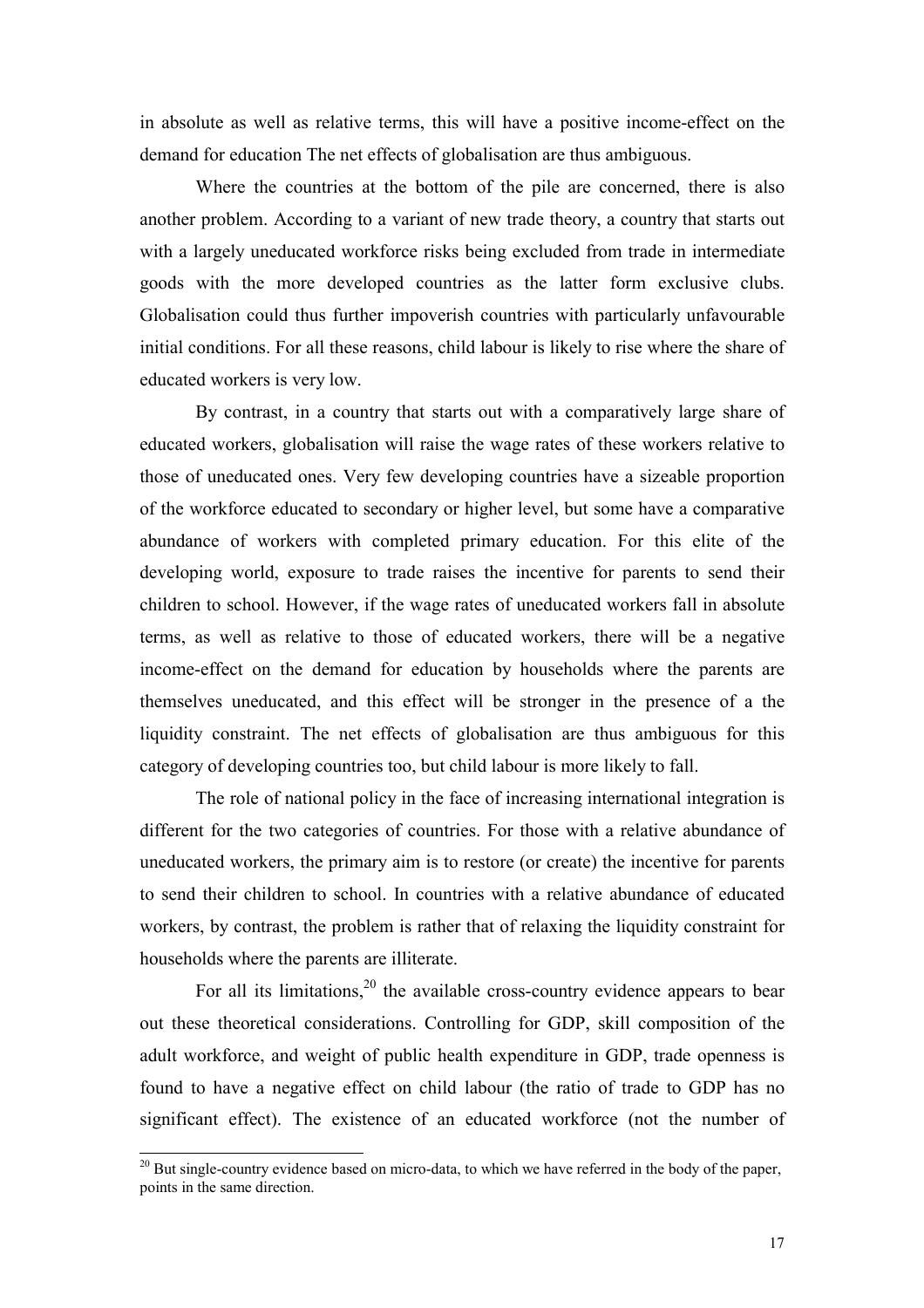children currently going to school) is associated with a low incidence of child labour. The share of public health expenditure in GDP tends to reduce child labour.

Concern that trade exposure *per se* could be a cause a rise in child labour does not appear to be well founded, except insofar as countries with a largely uneducated workforce could be left out of the globalisation process, and become poorer as a result. There, however, the problem is not so much globalisation, as the ability to take part in it.

#### **References**

Balland, J.M. and A. Robinson (2000), "Is Child Labor Inefficient?", *Journal of Political Economy* 108, 663-679

Basu, K. and P.H. Van (1998), "The Economics of Child Labor", *American Economic Review* 88, 412-427

Becker, G.S. (1981), *A Treatise on the Family,* Harvard University Press, Cambridge, Mass.

Becker, G.S., Murphy, K.M. and R.F. Tamura (1990), "Human Capital, Fertility and Economic Growth", *Journal of Political Economy* 98, S12-S37

Cigno, A. (1991), *Economics of the Family.* Clarendon Press and Oxford University Press, Oxford and New York

Cigno, A. (1993), "Intergenerational Transfers without Altruism: Family, Market and State", *European Journal of Political Economy* 7, 505-518

Cigno, A. (1998), "Fertility Decisions When Infant Survival Is Endogenous", *Journal of Population Economics* 11, 21-28

Cigno, A. (2001), "Comparative Advantage, Observability, and the Optimal Tax Treatment of Families with Children", *International Tax and Public Finance* 8, 455- 470

Cigno, A. and F.C. Rosati (2002), "Child Labour, Education and Nutrition in Rural India", *Pacific Economic Review* 7, 1-19.

Cigno, A., Rosati, F.C. and Z. Tzannatos (2002), *Handbook of Child Labor*, The World Bank , Washington D.C.

Duranton, G. (1998), Globalisation, Productive Systems and Inequalities, Centre for Economic Performance, London

Edmonds, E. and N. Pavcnik (2001), Does Globalisation Increase Child Work?, Dartmouth College and NBER, *mimeo*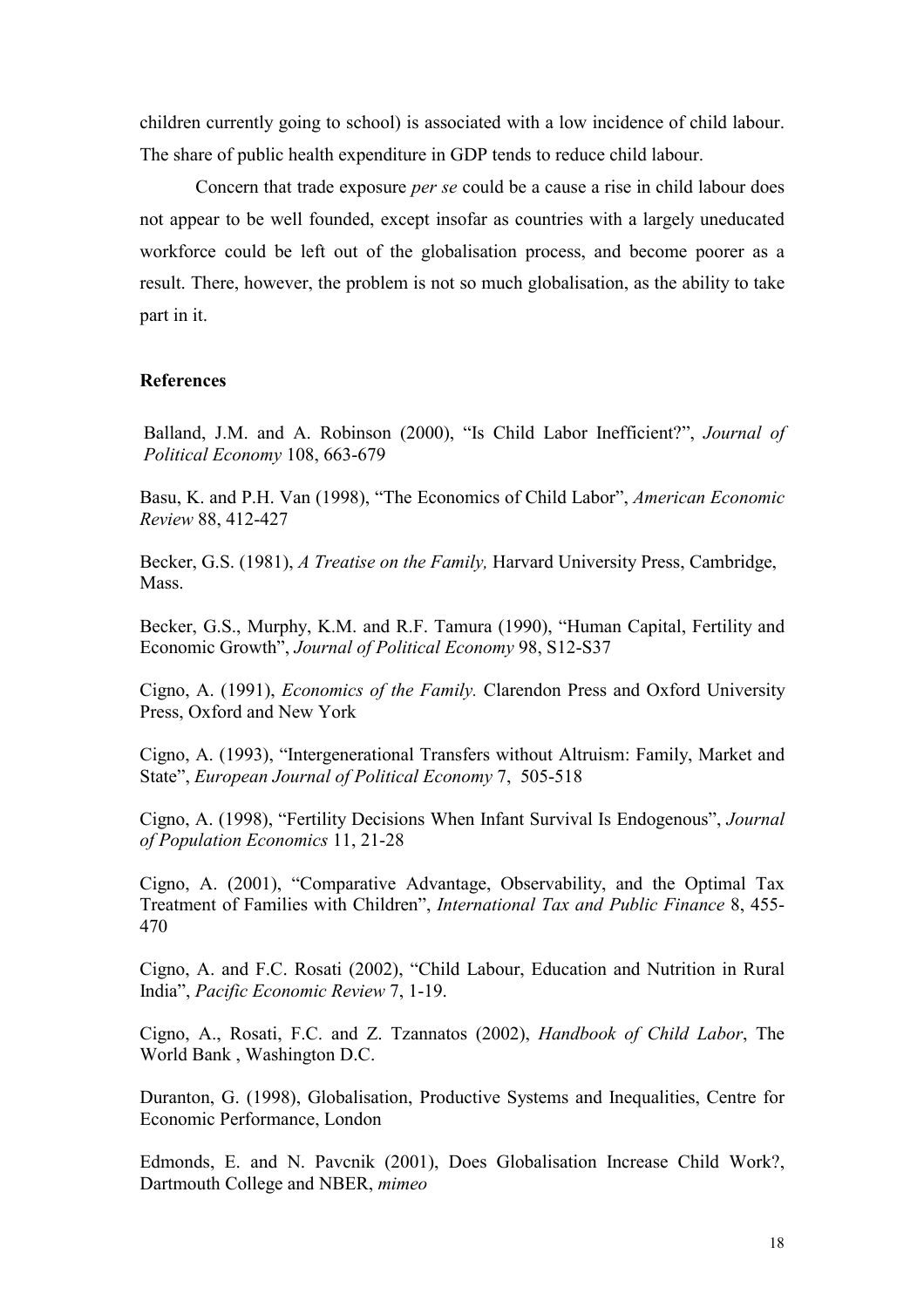Grootaert, C. and R. Kanbur (1995), "Child Labor: An Economic Perspective", *International Labor Review* 134, 187-203

Krugman, P. (1995), "Growing World Trade: Causes and Consequences", *Brookings Papers on Economic Activity* 1, 327-377

Krugman, P. and A. Venables (1995), "Globalisation and the Inequality of Nations", *Quarterly Journal of Economics* 110, 857-880

Ottaviano, G. and D. Puga (1997), Agglomeration in the Global Economy: A Survey of the New Economic Geography, CEPR W.P. N° 1699

Ray, R. (2000), "Analysis of Child Labour in Peru and Pakistan: a Comparative Study", *Journal of Population Economics* 13, 3-20

Rosati, F.C. (1996), "Social Security in a Non-Altruistic Model with Uncertainty and Endogenous Fertility", *Journal of Public Economics* 60, 283-294

Rosati, F.C. (1999), "Child Work", World Bank D.P.

.

Rosati, F.C. (2000), Morocco: Reducing Child Labor by Increasing School Availability. World Bank WP

Rosenzweig. M.R. (1995), "Why Are there Returns to Schooling?", *American Economic Review Papers and Proceedings* 85, 153-158

Rosenzweig. M.R. and K.J. Wolpin (1982), "Governmental Interventions and Household Behavior in a Developing Country", *Journal of Development Economics*  10, 209-225

Sachs, J.D. and A. Warner (1995), "Economic Reform and the Process of Global Integration", *Brookings Papers on Economic Activity* 1

Wood, A. (1994), *North-South Trade, Employment and Inequality*, Clarendon Press, Oxford

Wood, A. (1998), "Globalisation and the Rise in Labour Market Inequalities", *Economic Journal* 108, 1463-1482